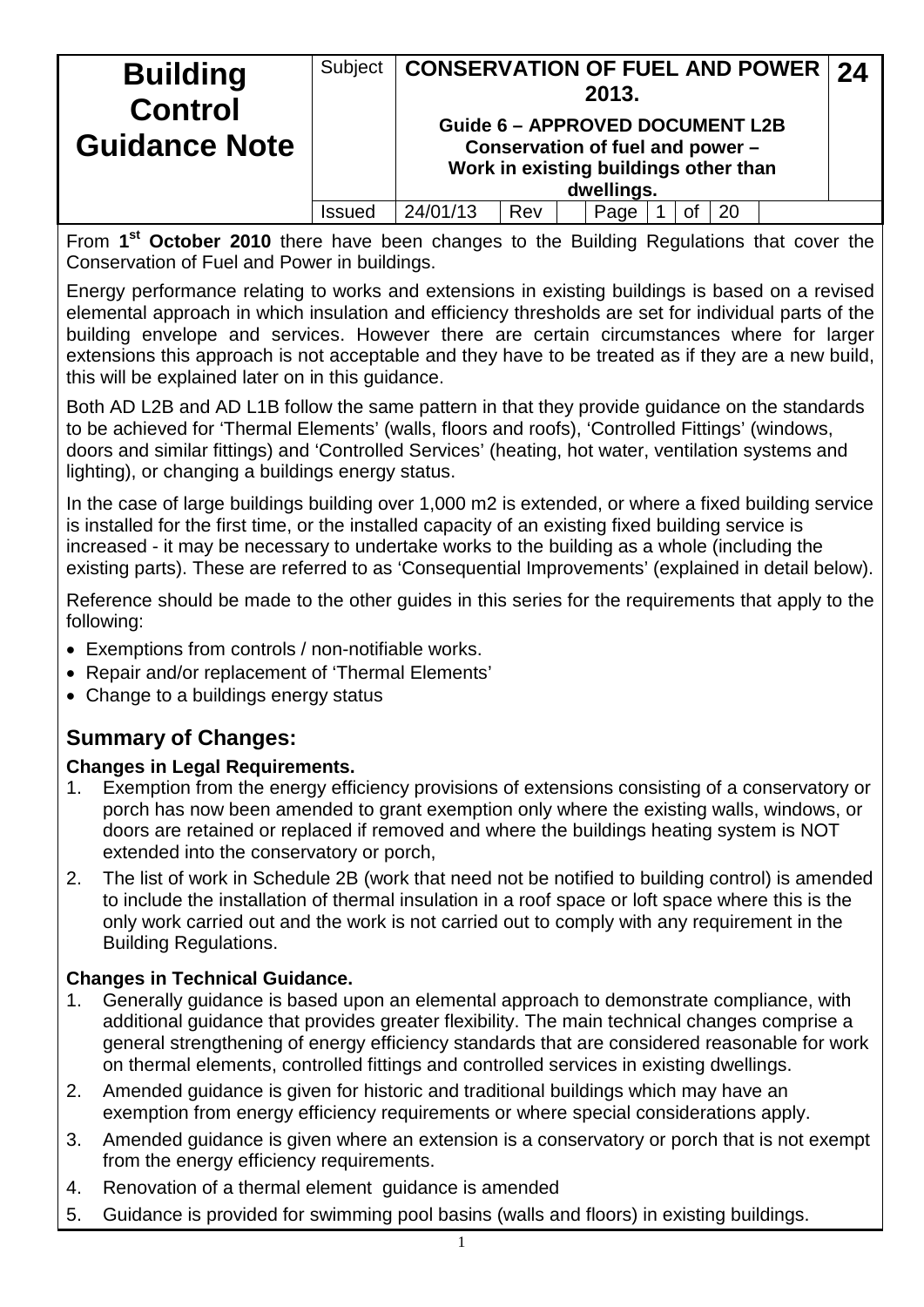| <b>Building</b>      | Subject                         | <b>CONSERVATION OF FUEL AND POWER</b><br>24                                                                                                                                                                                                                |  |  |  |  |  |  |  |  |  |
|----------------------|---------------------------------|------------------------------------------------------------------------------------------------------------------------------------------------------------------------------------------------------------------------------------------------------------|--|--|--|--|--|--|--|--|--|
| <b>Control</b>       |                                 | 2013.                                                                                                                                                                                                                                                      |  |  |  |  |  |  |  |  |  |
|                      |                                 | <b>Guide 6 - APPROVED DOCUMENT L2B</b>                                                                                                                                                                                                                     |  |  |  |  |  |  |  |  |  |
| <b>Guidance Note</b> |                                 | Work in existing buildings other than                                                                                                                                                                                                                      |  |  |  |  |  |  |  |  |  |
|                      |                                 | dwellings.                                                                                                                                                                                                                                                 |  |  |  |  |  |  |  |  |  |
|                      | <b>Issued</b>                   | 24/01/13<br>20<br>Page<br>Rev<br>of                                                                                                                                                                                                                        |  |  |  |  |  |  |  |  |  |
|                      |                                 |                                                                                                                                                                                                                                                            |  |  |  |  |  |  |  |  |  |
|                      |                                 | The requirements of Building Regulation Part L Conservation of Fuel and Power:                                                                                                                                                                             |  |  |  |  |  |  |  |  |  |
|                      |                                 | Schedule 1 – Part L Conservation of fuel and power                                                                                                                                                                                                         |  |  |  |  |  |  |  |  |  |
|                      | fuel and power in buildings by: | L1. Reasonable provision shall be made for the conservation of                                                                                                                                                                                             |  |  |  |  |  |  |  |  |  |
|                      |                                 | (a) limiting heat gains and losses—                                                                                                                                                                                                                        |  |  |  |  |  |  |  |  |  |
|                      |                                 | (i) through thermal elements and other parts of the                                                                                                                                                                                                        |  |  |  |  |  |  |  |  |  |
|                      | building fabric; and            |                                                                                                                                                                                                                                                            |  |  |  |  |  |  |  |  |  |
|                      |                                 | (ii) from pipes, ducts and vessels used for space<br>heating, space cooling and hot water services;                                                                                                                                                        |  |  |  |  |  |  |  |  |  |
|                      |                                 | (b) providing fixed building services which—                                                                                                                                                                                                               |  |  |  |  |  |  |  |  |  |
|                      |                                 | $(i)$ are energy efficient;                                                                                                                                                                                                                                |  |  |  |  |  |  |  |  |  |
|                      |                                 | (ii) have effective controls; and                                                                                                                                                                                                                          |  |  |  |  |  |  |  |  |  |
|                      | the circumstances; and          | (iii) are commissioned by testing and adjusting as necessary<br>to ensure they use no more fuel and power than is reasonable in                                                                                                                            |  |  |  |  |  |  |  |  |  |
|                      | the circumstances.              | (c) providing to the owner sufficient information about<br>the building, the fixed building services and their maintenance<br>requirements so that the building can be operated in such a<br>manner as to use no more fuel and power than is reasonable in |  |  |  |  |  |  |  |  |  |
|                      |                                 |                                                                                                                                                                                                                                                            |  |  |  |  |  |  |  |  |  |

# **GUIDANCE RELATING TO BUILDING WORK.**

## **Extensions.**

*Important to remember - Consequential improvements will be required to the existing buildings if it has a 'total useful floor area' more than 1000m².* 

# **Large Extensions.**

**Important to remember-** If your extension has a total useful floor area greater than 100m2 and greater than 25% of the 'total useful floor area' of the existing building; then the works are to be treated as a new building and must fully comply with ADL2A (not this guidance). However consequential improvements as explained above will still apply in accordance with ADL2B.

*'Total useful floor area'* – total area of all enclosed spaces measured to the internal face of the external walls. The area of sloping surfaces e.g. stairs, galleries, raked auditoria / terraces to be taken as plan area. Include all areas occupied by partition walls/columns chimneybreasts and internal structural of party walls. Exclude non-enclosed areas e.g. open floors/covered ways and balconies.

# **Other Extensions - Fabric Standards.**

**Controlled Fittings** (Windows/doors/roof windows/ roof lights).

*Curtain walling is also to be considered as a Controlled Fitting.*

Controlled Fittings must be 'Suitably draught-sealed' and their 'Thermal performances to must comply with table 3 below: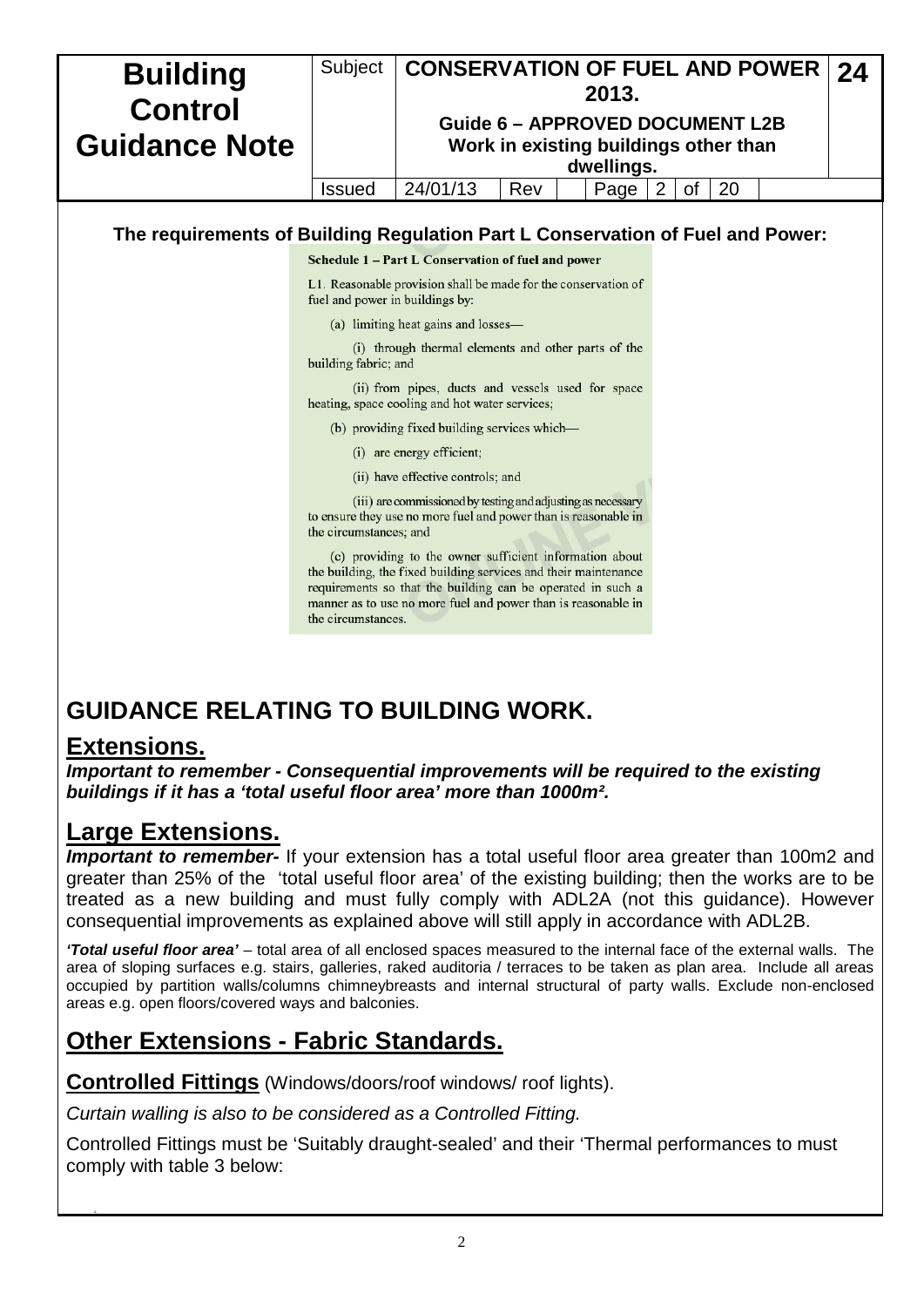| <b>Building</b><br>Control<br><b>Guidance Note</b>                                                                                                     | Subject                                                                                    | <b>CONSERVATION OF FUEL AND POWER</b><br>2013.<br><b>Guide 6 - APPROVED DOCUMENT L2B</b> |                                              |                        |                                       |                        |    |    |                                          |  |  |  |  |
|--------------------------------------------------------------------------------------------------------------------------------------------------------|--------------------------------------------------------------------------------------------|------------------------------------------------------------------------------------------|----------------------------------------------|------------------------|---------------------------------------|------------------------|----|----|------------------------------------------|--|--|--|--|
|                                                                                                                                                        | <b>Issued</b>                                                                              | 24/01/13                                                                                 | Rev                                          |                        | Page                                  | 3                      | of | 20 |                                          |  |  |  |  |
| Table 3 – Standards for controlled fittings.                                                                                                           |                                                                                            |                                                                                          |                                              |                        |                                       |                        |    |    |                                          |  |  |  |  |
| <b>Fitting</b>                                                                                                                                         |                                                                                            |                                                                                          |                                              |                        |                                       |                        |    |    | Standard for new fittings in extensions. |  |  |  |  |
| Window, roof window and glazed roof lights <sup>(1)</sup>                                                                                              |                                                                                            |                                                                                          |                                              |                        |                                       |                        |    |    | U-value = $1.8$ W/m2.K for whole unit    |  |  |  |  |
| Alternative option for windows in buildings that are<br>essentially domestic in character e.g. student<br>accommodation/ nursing homes or similar. (2) |                                                                                            |                                                                                          | Window energy rating <sup>(3)</sup> - Band C |                        |                                       |                        |    |    |                                          |  |  |  |  |
| Plastic Rooflights. <sup>(4)</sup>                                                                                                                     |                                                                                            |                                                                                          |                                              |                        | U-value = $1.8$ W/m2.K                |                        |    |    |                                          |  |  |  |  |
| Curtain Walling.                                                                                                                                       |                                                                                            |                                                                                          | See paragraph next page                      |                        |                                       |                        |    |    |                                          |  |  |  |  |
|                                                                                                                                                        | Pedestrian doors where the doors have more than<br>50% of their internal face area glazed. |                                                                                          |                                              |                        | U-value = $1.8$ W/m2.K for whole unit |                        |    |    |                                          |  |  |  |  |
| High usage entrance doors for people.                                                                                                                  |                                                                                            |                                                                                          |                                              | U-value = $3.5$ W/m2.K |                                       |                        |    |    |                                          |  |  |  |  |
| Vehicle access and similar large doors.                                                                                                                |                                                                                            |                                                                                          |                                              |                        | U-value = $1.5$ W/m2.K                |                        |    |    |                                          |  |  |  |  |
| Other doors.                                                                                                                                           |                                                                                            |                                                                                          |                                              |                        |                                       | U-value = $1.8$ W/m2.K |    |    |                                          |  |  |  |  |
| Roof ventilators (including smoke extract ventilators.)                                                                                                |                                                                                            |                                                                                          |                                              |                        | U-value = $3.5$ W/m2.K                |                        |    |    |                                          |  |  |  |  |

#### **NOTES**

**1) Display windows are not required to meet the standard given in this table.**

**2) For example, student accommodation, care home and similar uses where occupancy levels and internal gains are essentially domestic in character.**

**3) Window energy rating is further clarified in ADL1B**

**4) The relevant rooflight u-value for checking against these limits is that based on the developed area of the rooflight, not the area of the roof aperture.**

#### **DEFINITIONS:**

*'display windows'* – area of glazing, including doors – intended for display of products and services. They must be at an access level, positioned at the buildings external perimeter and immediately adjacent to a pedestrian thoroughfare. No permanent workspace must be within one glazing height of the perimeter. *NOTE – glazing that extends more than 3metres above access level is not to be considered as part of the display window and must therefore fully comply with 'controlled services requirements'* (unless it is necessary for display purposes or in replacing existing the existing is higher than 3 metres or for building work involving changes to the façade there is a planning requirement for greater display window heights to fit in with surrounding buildings or to maintain the character of the existing building façade).

**Display windows will be found in buildings in Planning Use classes A1, A2, A3, and D2.**

|                | <b>Table 1 Planning Use Classes</b>                                                                                                                   |
|----------------|-------------------------------------------------------------------------------------------------------------------------------------------------------|
| <b>Class</b>   | Use                                                                                                                                                   |
| A <sub>1</sub> | Shops: including retail-warehouse, undertakers,<br>showrooms, post offices, hairdressers, shops for<br>sale of cold food for consumption off premises |
| A2             | Financial and professional services: banks,<br>building societies, estate and employment agencies,<br>betting offices                                 |
| A3             | Food and drink: restaurants, pubs, wine bars, shops<br>for sale of hot food for consumption off premises                                              |
| D <sub>2</sub> | Assembly and leisure: cinemas, concert halls, bingo<br>halls, casinos, sports and leisure uses                                                        |

*'high usage entrance doors'* - doors subject to high volume usage, fitted with automatic opening and closing controls and having a draught lobby fitted.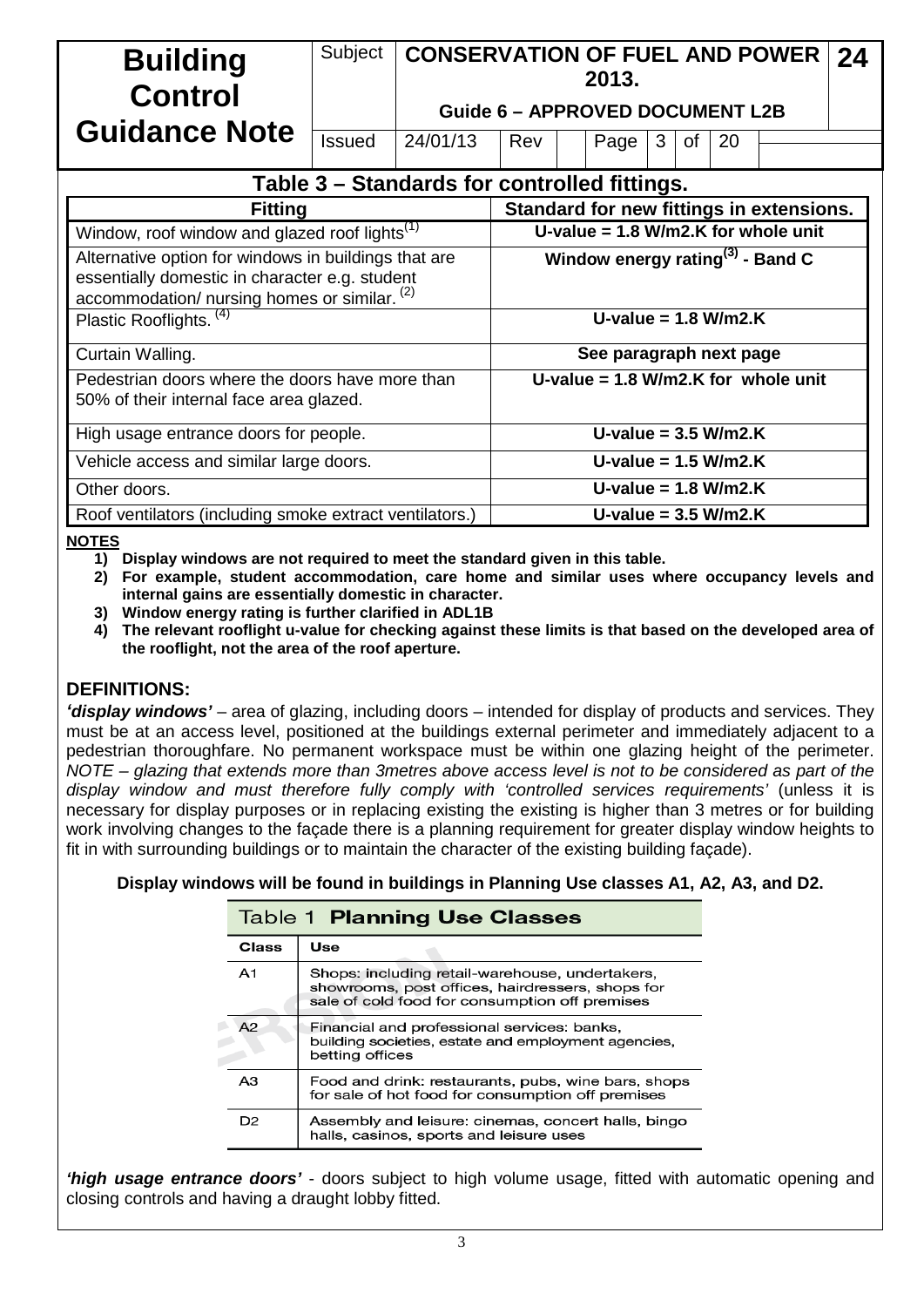| <b>Building</b><br><b>Control</b><br><b>Guidance Note</b> | Subject | <b>CONSERVATION OF FUEL AND POWER 24</b><br><b>Guide 6 - APPROVED DOCUMENT L2B</b> |  |  | 2013.<br>Work in existing buildings other than<br>dwellings. |  |  |  |  |  |
|-----------------------------------------------------------|---------|------------------------------------------------------------------------------------|--|--|--------------------------------------------------------------|--|--|--|--|--|
|                                                           | Issued  | 24/01/13<br>Rev<br>20<br>Page<br>οf                                                |  |  |                                                              |  |  |  |  |  |

The u-value for roof windows and roof lights are based on having assessed the roof light in a vertical plane. If a particular unit has been assessed in a other plane the u-value standards should be adjusted using BR 443 e.g. replacement plastic rooflight standard is 1.8 **W/m2.K assessed vertically – if used horizontally from BR443 allows an adjustment of 0.3 W/m2.K which gives a u-value of 1.8 x 0.3 = 2.1 W/m2.K**

Note - for certain buildings with high internal gains - a lower 'U' value may be an appropriate way of reducing overall CO2 emissions – therefore relaxed standards can be applied but N.L.T 2.7 W/M²k.

**Curtain walling 'U' value overall u-value to be no greater than 1.8 W/m2.K** or a limiting uvalue of  $0.8 + \sqrt{(1.2 + (FOL \times 0.5))} \times GF$  Where FOL is fraction of opening lights and GF is the glazed fraction e.g. curtain walling 60% glazed and 40% opaque with 50% opening lights, the uvalue is 'u' value standard required = 0.8 + (1.2 + 0.5 x 0.5) x 0.6 = 1.7 **W/m2.K**

If you intend to use metal windows you must supply U-value calculations and the windows should be thermally broke to prevent condensation problems.

## **Area of windows and roof lights.**

Area of windows and roof lights in extension are not to exceed the values below unless a greater proportion of glazing is present in the part of the building to which the extension is attached. In such cases limit the extension's glazing proportions to no greater than the proportion that exists in the part of the building in which it is attached.

| <b>Building Type</b>                                                            | <b>Windows and personnel</b><br>doors as % of exposed wall. | Rooflights as % of<br>area of roof. |
|---------------------------------------------------------------------------------|-------------------------------------------------------------|-------------------------------------|
| <b>Residential buildings where people</b><br>temporarily or permanently reside. | 30                                                          | 20                                  |
| Places of assembly, offices and shops.                                          | 40                                                          | 20                                  |
| Industrial and storage buildings.                                               | 15                                                          | 20                                  |
| Vehicle access doors and display<br>windows and similar glazing.                | As required                                                 | N/A                                 |
| Smoke vents.                                                                    | N/A                                                         | As required                         |

#### **Table 2 – Opening areas in extensions.**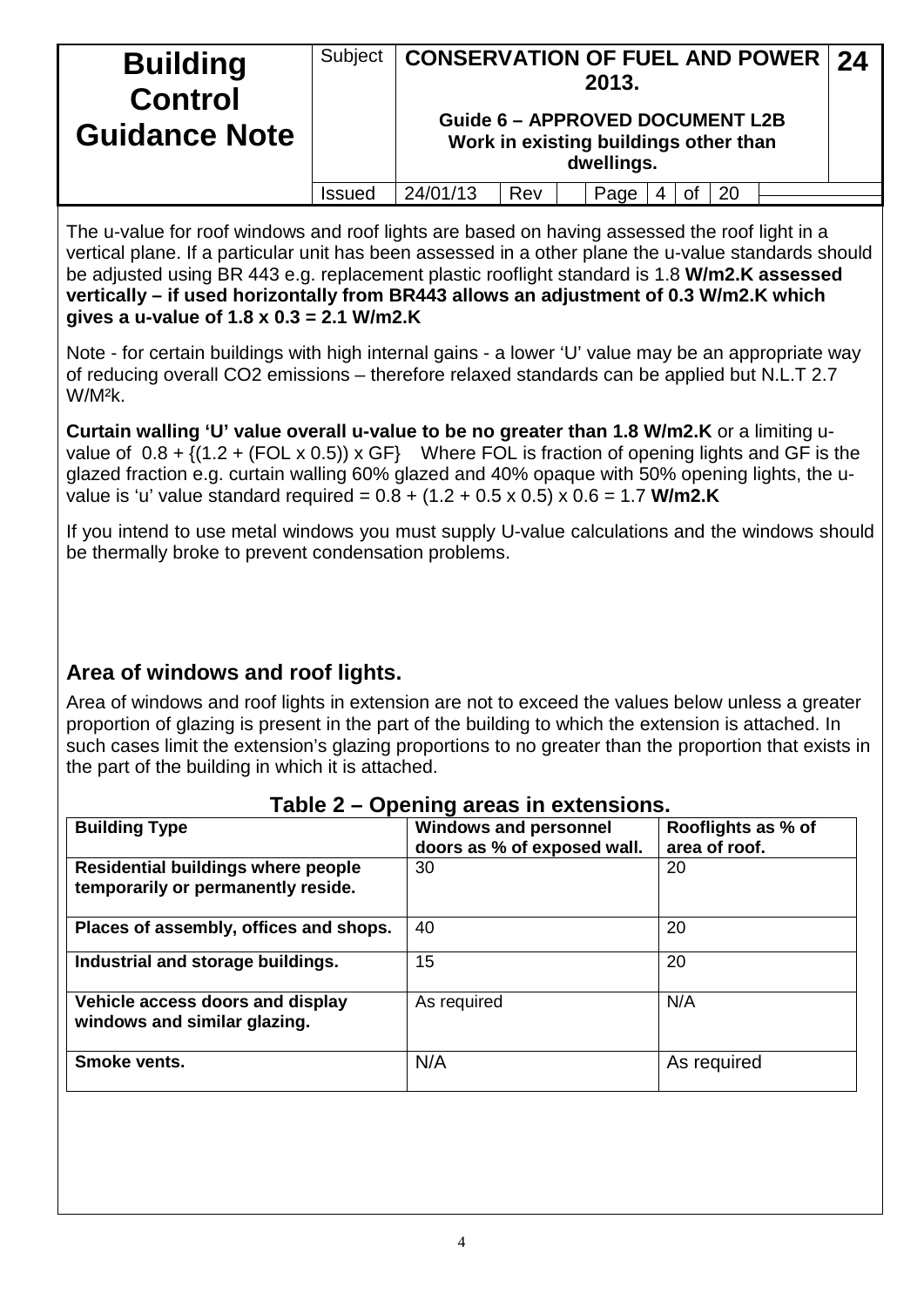| <b>Building</b><br><b>Control</b> | Subject | <b>CONSERVATION OF FUEL AND POWER 24</b> |                                                                                 | 2013.      |    |    |  |
|-----------------------------------|---------|------------------------------------------|---------------------------------------------------------------------------------|------------|----|----|--|
| <b>Guidance Note</b>              |         |                                          | <b>Guide 6 - APPROVED DOCUMENT L2B</b><br>Work in existing buildings other than | dwellings. |    |    |  |
|                                   | Issued  | 24/01/13                                 | Rev                                                                             | Page       | Οt | 20 |  |

# **Provision of newly constructed and replacement Thermal Elements.**

Newly constructed and replacement thermal elements are to comply with the standards as set out below:

## **Table 4 – Standards for Thermal Elements W/m2 k**

| Element. $(1)$                             | Standards for new thermal elements. |
|--------------------------------------------|-------------------------------------|
| Wall                                       | $0.28^{(2)}$                        |
| Pitched roof – insulation at ceiling level | 0.16                                |
| Pitched roof – insulation at rafter level  | 0.18                                |
| Flat roof or roof with integral insulation | 0.18                                |
| Floors <sup>(3)</sup>                      | $0.22^{(4)}$                        |
| <b>Swimming Pool Basin</b>                 | $0.25^{(5)}$                        |

#### **NOTES**

- **(1) Roof includes the roof parts of dormer windows and wall includes wall parts of dormer windows.**
- **(2) A lesser provision may be appropriate where meeting a standard would result in a reduction of more than 5% in the internal floor area of the room bounded by the wall.**
- **(3) The 'U' value of the floor of an extension can be calculated using exposed perimeter and floor area of the whole enlarged building.**
- (4) **A lesser provision may be appropriate where meeting such a standard would create significant problems in relation to adjoining floor levels.**
- (5) **See note on swimming pools in this guide.**

*Curtain walling is also to be considered as a Controlled Fitting.*

# **Continuity of Insulation**

Ensure you design to avoid thermal cold bridging at joints / openings and sealing must be provided to prevent unwanted air leakage through the new elements. For larger projects you must submit a report from a suitably qualified person confirming appropriate design details / building techniques have been adopted and that the work has been carried out in a way to achieve reasonable conformity.

Suitable guidance to follow:

- (a) Adopt design details published in Accredited Construction Details website.
- (b) Cladding systems MCRMA Technical Note.

BRE IP 1/06 and BR 497 gives guidance to demonstrate that proposed details deliver an appropriate performance level against surface condensation.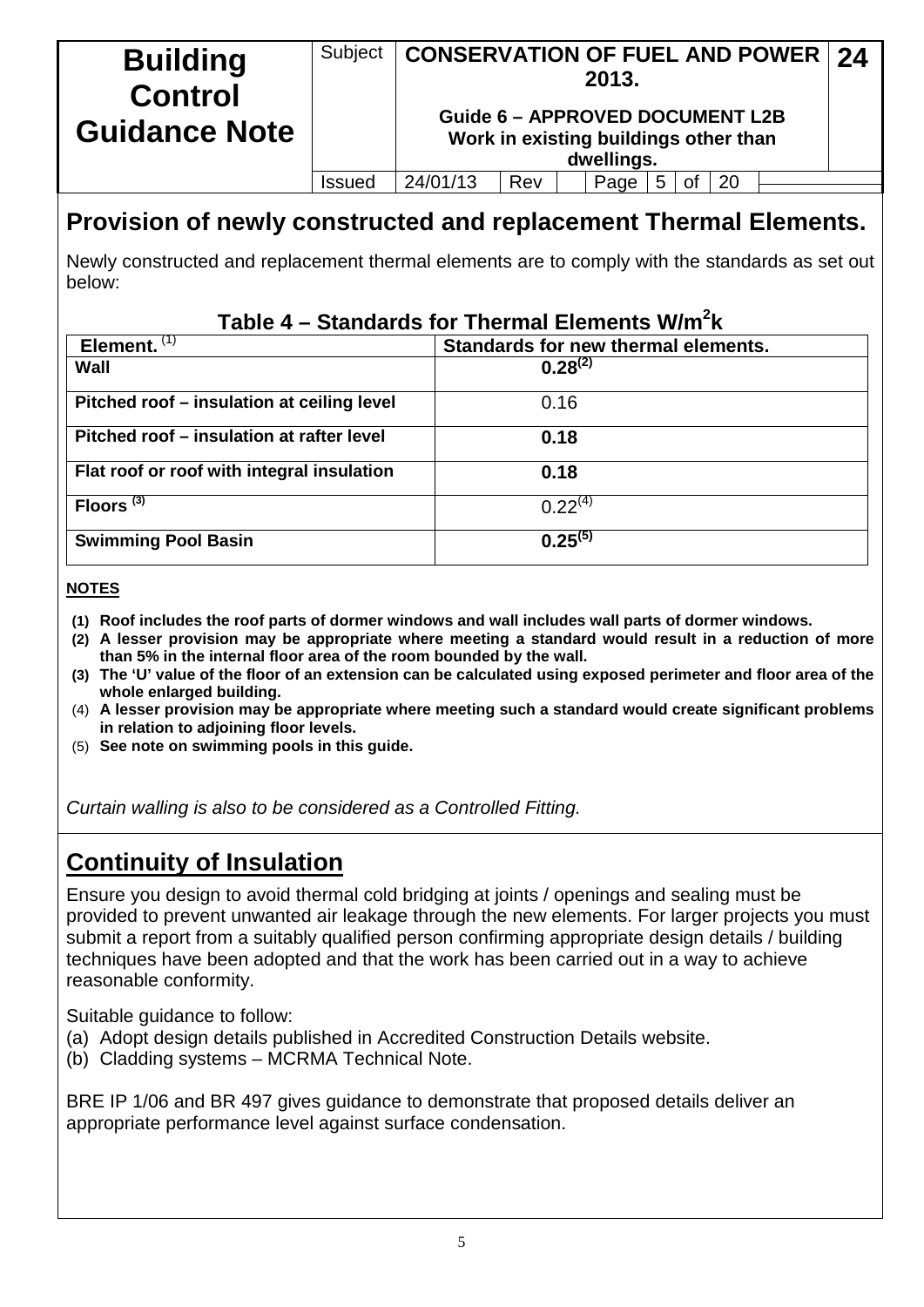| <b>Building</b>                                                                                                                                                                                                                                                         | Subject                      | <b>CONSERVATION OF FUEL AND POWER</b>  |                                       |  | 2013.              |   |    |    |  | 24 |  |  |
|-------------------------------------------------------------------------------------------------------------------------------------------------------------------------------------------------------------------------------------------------------------------------|------------------------------|----------------------------------------|---------------------------------------|--|--------------------|---|----|----|--|----|--|--|
| <b>Control</b>                                                                                                                                                                                                                                                          |                              | <b>Guide 6 - APPROVED DOCUMENT L2B</b> |                                       |  |                    |   |    |    |  |    |  |  |
| <b>Guidance Note</b>                                                                                                                                                                                                                                                    |                              |                                        | Work in existing buildings other than |  |                    |   |    |    |  |    |  |  |
|                                                                                                                                                                                                                                                                         | <b>Issued</b>                | 24/01/13                               | Rev                                   |  | dwellings.<br>Page | 6 | 0f | 20 |  |    |  |  |
|                                                                                                                                                                                                                                                                         |                              |                                        |                                       |  |                    |   |    |    |  |    |  |  |
| <b>Examples of Continuity of Insulation and Airtightness.</b><br>All gaps between elements must be sealed to reduce unwanted air leakage, e.g. follow robust                                                                                                            |                              |                                        |                                       |  |                    |   |    |    |  |    |  |  |
| detail sealing as described below:                                                                                                                                                                                                                                      |                              |                                        |                                       |  |                    |   |    |    |  |    |  |  |
| • Ensure wall, floor and roof insulation is continuously linked or overlapped to avoid creation of<br>cold bridges. Watch your detailing where roof and floor structures abutt external walls and<br>ensure all residual gaps are insulated.                            |                              |                                        |                                       |  |                    |   |    |    |  |    |  |  |
| • Provide vapour control barriers on the warm side of any insulation $-$ this can include insulated<br>ground floor construction (follow appropriate manufacturer's detailing requirements).                                                                            |                              |                                        |                                       |  |                    |   |    |    |  |    |  |  |
| • Ensure all lintels are insulated and that walls are not constructed out of differing thermally<br>performing materials.                                                                                                                                               |                              |                                        |                                       |  |                    |   |    |    |  |    |  |  |
| • Use joist hangers to support timbers or seal all junctions of structural timbers/ steel etc where<br>built into an external wall with mastic sealant.                                                                                                                 |                              |                                        |                                       |  |                    |   |    |    |  |    |  |  |
| • Mastic seal all junctions of doors / windows and walls and under the edges of skirting boards /<br>architraves.                                                                                                                                                       |                              |                                        |                                       |  |                    |   |    |    |  |    |  |  |
| • Seal around all services penetrations through the external structure, seal all junctions of walls /<br>ceilings with ducting and close off the tops of all vertical ducts e.g. s.v.p boxings.                                                                         |                              |                                        |                                       |  |                    |   |    |    |  |    |  |  |
| • It is important that all gaps have the appropriate sealant and or gap fillers provided suitable for<br>the gap size and degree of movement anticipated.                                                                                                               |                              |                                        |                                       |  |                    |   |    |    |  |    |  |  |
| • For drylining ensure continuous ribbons of adhesive are provided to fix dry lining at perimeters<br>of external walls, openings, around services e.g. socket outlets etc. The sealing of dry lining<br>on dabs is very important, as it is a key area of air leakage. |                              |                                        |                                       |  |                    |   |    |    |  |    |  |  |
| • Use sealing tapes to junctions of roof sheets / wall cladding – with particular attention being<br>given to the interface with differing construction elements.                                                                                                       |                              |                                        |                                       |  |                    |   |    |    |  |    |  |  |
| <b>IMPORTANT NOTE – Ensure adequate precautions are taken to prevent condensation in</b><br>the replaced or altered construction elements.                                                                                                                              |                              |                                        |                                       |  |                    |   |    |    |  |    |  |  |
|                                                                                                                                                                                                                                                                         | <b>Swimming Pool Basins.</b> |                                        |                                       |  |                    |   |    |    |  |    |  |  |
| Where a swimming pool is being provided in a building, the U-value of the basin (walls and floor)<br>should be not worse than 0.25 W/m2.K as calculated according to BS EN ISO 13370.                                                                                   |                              |                                        |                                       |  |                    |   |    |    |  |    |  |  |
| <b>Material Change of Use / Retained Thermal Elements and</b>                                                                                                                                                                                                           |                              |                                        |                                       |  |                    |   |    |    |  |    |  |  |
| <b>Renovation of Thermal Elements.</b>                                                                                                                                                                                                                                  |                              |                                        |                                       |  |                    |   |    |    |  |    |  |  |

*Reference should be made to Guide 1 of this series for guidance on these important energy efficiency provisions to existing buildings and changes of use.*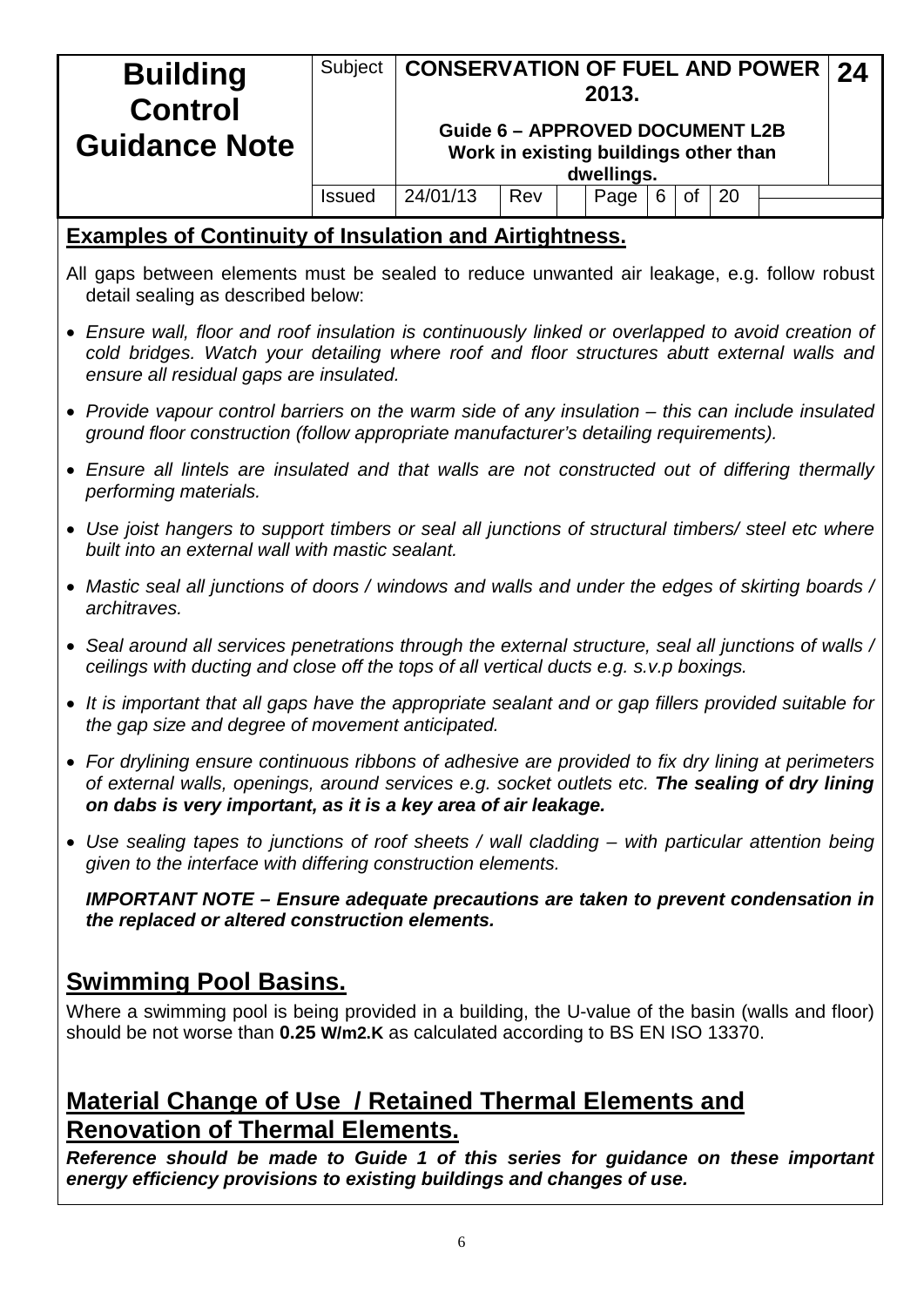| <b>Building</b>      | Subject       | <b>CONSERVATION OF FUEL AND POWER 24</b> |     |                                  |           |    |  |
|----------------------|---------------|------------------------------------------|-----|----------------------------------|-----------|----|--|
| <b>Control</b>       |               |                                          |     | Guide 6 - APPROVED DOCUMENT L2B. |           |    |  |
|                      | <b>Issued</b> | 24/01/13                                 | Rev | Page                             | <b>of</b> | 20 |  |
| <b>Guidance Note</b> |               |                                          |     |                                  |           |    |  |

# **Work on Controlled Services and Fittings.**

**(Heating, Hot water services, Mechanical Ventilation, and Air Conditioning systems, Fixed internal and external lighting and Renewable Energy Systems).**

Where *'fixed building services'* are to be provided (including replacement) or extended – you must ensure that they meet enhanced minimum standards of energy efficiency.

*'Fixed Building Services'* means: any part of, or any controls associated with:

- (a) Fixed internal or external lighting systems, but not emergency escape lighting or specialist process lighting: or
- (b) Fixed systems for heating, hot water service, air conditioning and Air Handling Mechanical cooling or ventilation).
- (c) Any combination of systems of the kinds referred to in paragraph (a or (b).

#### *Refer to Guide 3 for exemptions of some minor works to Controlled services or fittings.*

### **New 'Fixed Building Services'.**

1. Must have efficiencies as indicated in the Non-Domestic Building Services Compliance Guide some of which is extracted below for the different types of service provision below (reference should be made to the actual document for full details)

**Evidence must be provided that the efficiency claimed is achievable in the form of certified test data.**

For central plant i.e. boilers / chillers and main air handling plant – must have efficiency no worse than the plant being replaced. If changing the services fuel type a calculation must be carried out to ensure that an existing low carbon component is not being replaced with a lesser provision: **and**

- 2. New HVAC systems must have appropriate controls to achieve reasonable standards of energy efficiency – for example:
	- (a) Fixed building services systems to be sub-divided into separate control zones corresponding to each area of the building that has significantly different solar exposure, occupancy periods, or type of use.
	- (b) Each separate control zone should be capable of independent switching and control setpoint.
	- (c) Service provisions should respond to the requirements of the space it serves. If both heating and cooling are provided they should be controlled so they do not operate simultaneously.
	- (d) Central plant serving zone-based systems should operate as and when required (default condition MUST BE OFF).
	- (e) Additional controls and efficiency criteria are listed under the individual types of services as set out in the Non-Domestic Building Services Compliance Guide.
- 3. Provide new lighting systems with appropriate controls to achieve reasonable standards of energy efficiency.
- 4. Demonstrate the services have been effectively commissioned.
- 5. Demonstrate that reasonable provision of energy meters has been made for the effective monitoring of the plant performance.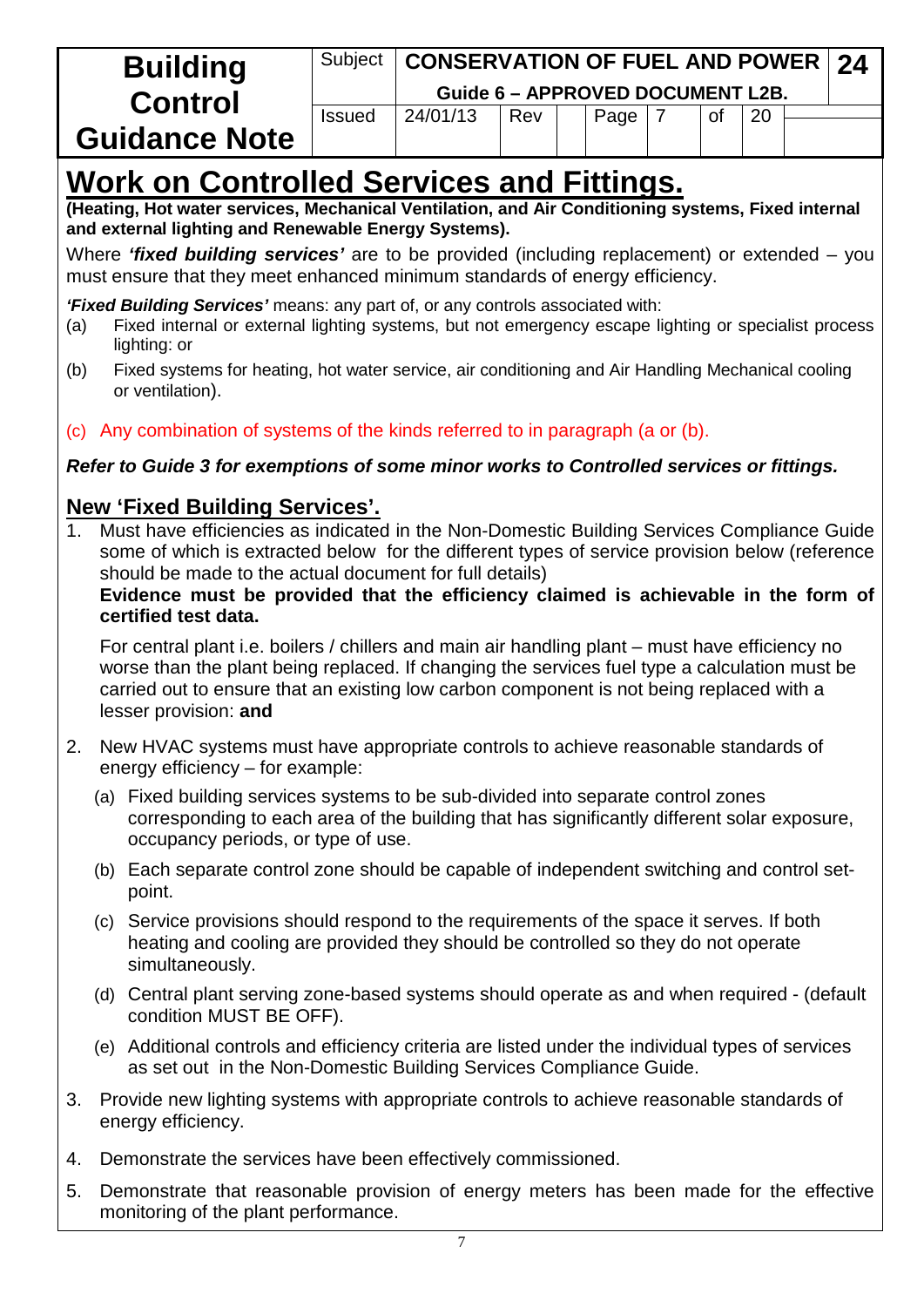| <b>Building</b><br><b>Control</b> | Subject       | <b>CONSERVATION OF FUEL AND POWER 24</b><br>2013.<br><b>Guide 6 - APPROVED DOCUMENT L2B</b> |     |  |           |  |    |           |  |  |
|-----------------------------------|---------------|---------------------------------------------------------------------------------------------|-----|--|-----------|--|----|-----------|--|--|
| <b>Guidance Note.</b>             | <b>Issued</b> | 24/01/13                                                                                    |     |  |           |  |    |           |  |  |
|                                   |               |                                                                                             | Rev |  | Page $ 8$ |  | 0f | <b>20</b> |  |  |

- 6. Demonstrate that the relevant information has been recorded in a new logbook or incorporated into an update of the existing one.
- 7. If a renewable energy generator such as a wind turbine or photovoltaic array is being replaced, the new system should have an electrical output that is not less than the original installation.
- 8. When replacing a heating appliance give consideration to connecting to any existing local heat networks. If the work involves pipe work changes, consideration should be given to providing capped off connection to facilitate subsequent connection to a planned local heat network.

# **Heating and Hot Systems.**

Appliance efficiency and controls must comply with the provisions in the Non-Domestic Building Services Compliance Guide for the particular appliance type and distribution system. Checklists tools are provided in the guide and completed checklists must be provided on application submission.

# **Cooling Plant.**

Where practical and cost effective to do so try and reduce the cooling requirements by improving solar control and by using more efficient lighting provisions.

Appliance efficiency and controls must comply with the provisions in the Non-Domestic Building Services Compliance Guide for the particular appliance type and distribution system. Checklists tools are provided in the guide and completed checklists must be submitted on application submission.

# **Air Handling Plant.**

Appliance efficiency and controls must comply with the provisions in the Non-Domestic Building Services Compliance Guide for the particular appliance type & distribution system.

Systems must be capable of achieving a specific fan power at 25% of design flow rate, which is N.M.T that achieved at 100% design flow rate.

To aid commissioning / future flexibility variable speed fans are required for fans rated over 1100watts and which form part of the environmental control systems.

To reduce air leakage ventilation ductwork is to be constructed to be reasonably air tight and in compliance with HVCA DW144.

# **Insulation of Pipes, Vessels and Ducts.**

Adequate provisions are to be made for insulating hot and chilled water pipework and storage vessels, refrigerant pipework and ventilation ductwork to conserve energy and maintain the temperature of the heating or cooling services, in accordance with the Non -Domestic Building Services Compliance Guide.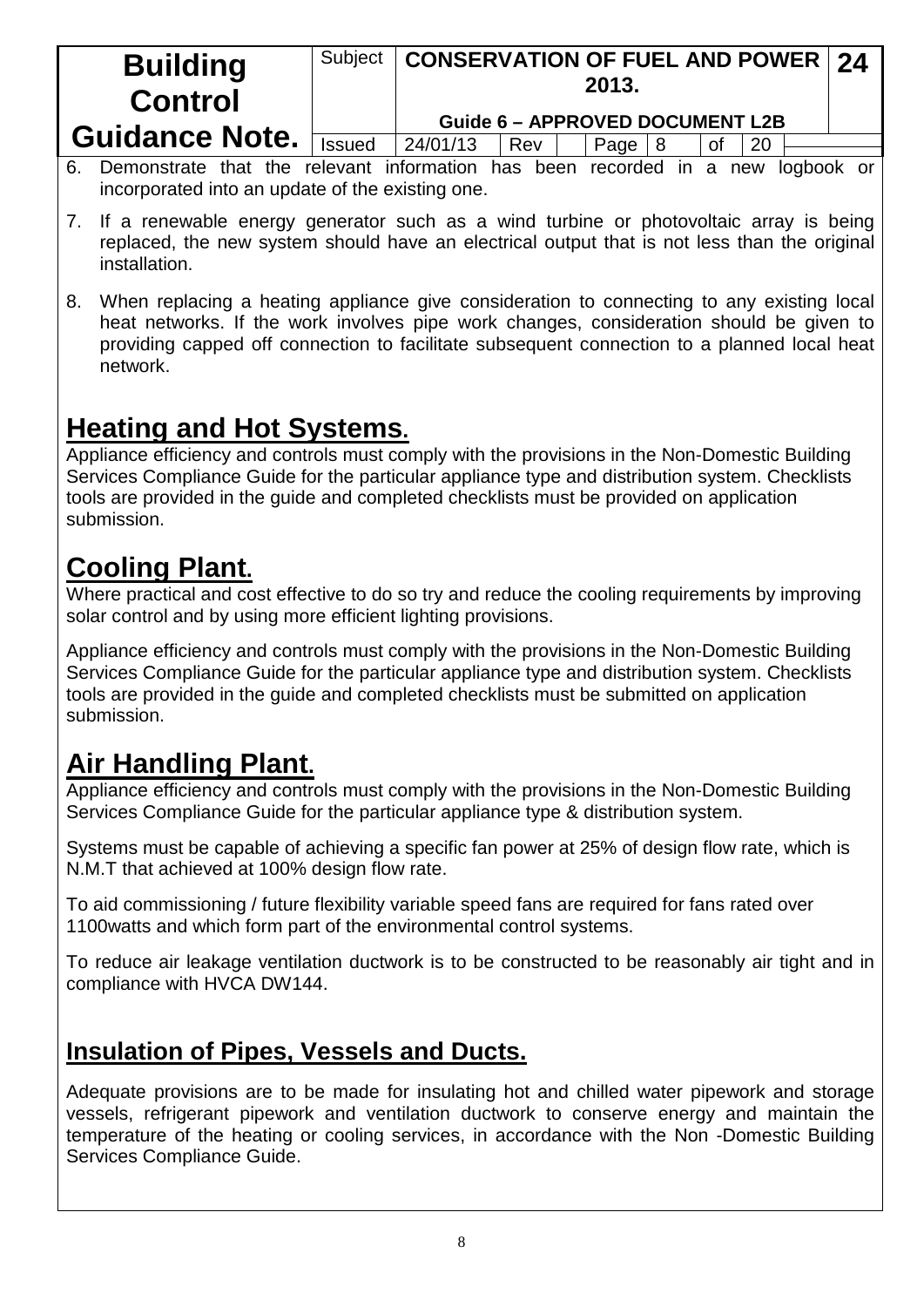| <b>Building</b><br><b>Control</b><br><b>Guidance Note</b> | Subject       | <b>CONSERVATION OF FUEL AND POWER   24</b> | <b>Guide 6 - APPROVED DOCUMENT L2B</b><br>Work in existing buildings other than |  | 2013.<br>dwellings. |  |  |  |  |  |
|-----------------------------------------------------------|---------------|--------------------------------------------|---------------------------------------------------------------------------------|--|---------------------|--|--|--|--|--|
|                                                           | <b>Issued</b> | 24/01/13<br>20<br>Rev<br>Page<br>οf<br>9   |                                                                                 |  |                     |  |  |  |  |  |
|                                                           |               |                                            |                                                                                 |  |                     |  |  |  |  |  |

# **Lighting.**

# **Fixed Internal Lighting, including Display Lighting.**

*Note – where the area covered by the new lighting system is less than 100m2 the work must in its self comply with these standards, but there is no requirement to notify Building Control (see Guide 24 (2).*

Emergency escape lighting and specialist process lighting (i.e. specialist task lighting within a space) are not subject to these requirements.

### **General Lighting Efficacy in Office, Industrial and Storage Areas in all Building types.**

For these provisions - 'office' means areas of desk-based tasks, including classrooms, seminar rooms, and conference rooms, including those in schools.

Lighting to have an average efficacy not less than **55 luminaire-lumens per circuit watt** (averaged out over the whole area of these space types in the building - to allow for design flexibility to vary the light output ratio of the luminaires and the lamps luminous efficacy).

Average luminaire-lumens/circuit-watt is calculated by:

**(Lamp-lumens x LOR)** summed for all the luminaries in the relevant areas of the building, divided by the total (circuit watts x control factor) for all the luminaries where;

- (a) Lamp-lumens = sum of average initial (100 hour) lumen output of all the lamps in the luminaire; and
- (b) LOR light output ratio of the luminaire, which means the ratio of the total light output of a luminaire under stated practical conditions to that of the lamp or lamps contained in the luminaire under reference conditions.
- $(c)$  Control factor = the factor applicable when automatic controls substantially reduce the luminaries power consumption when electric light is not required (see commentary below) – which includes values of the control factor for use in the above formula. Control factors allow greater flexibility and encourage better controls.

# **General Lighting Efficacy in all Other Types of Space.**

Lighting to have an average initial (100 hour) lamp plus ballast efficacy not less than **55 lamplumens per circuit Watt.**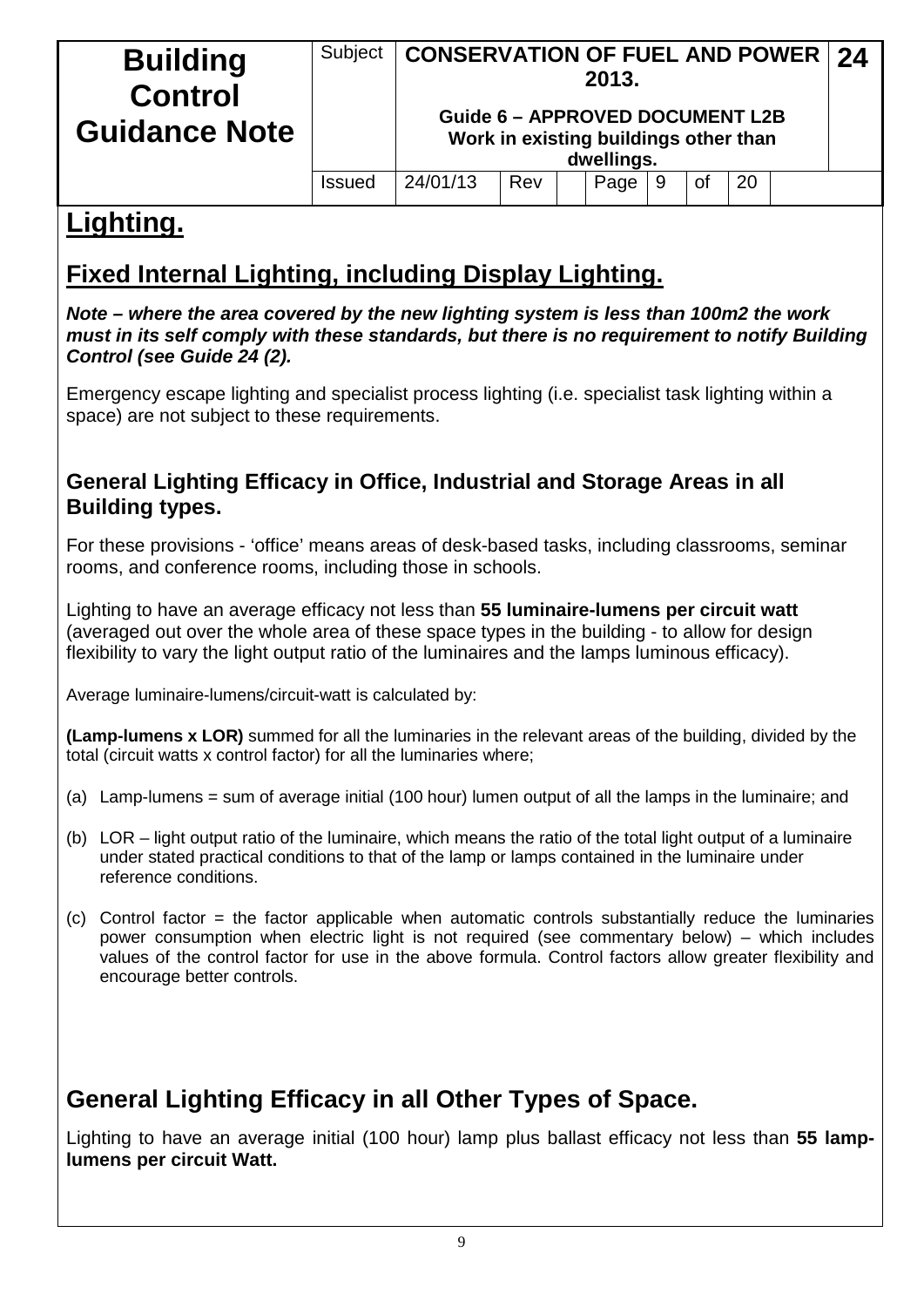| <b>Building</b><br><b>Control</b> | Subject | <b>CONSERVATION OF FUEL AND POWER 24</b><br>2013. |     |  |      |                 |           |           |  |  |  |
|-----------------------------------|---------|---------------------------------------------------|-----|--|------|-----------------|-----------|-----------|--|--|--|
|                                   |         | Guide 6 - APPROVED DOCUMENT L2B.                  |     |  |      |                 |           |           |  |  |  |
| <b>Guidance Note</b>              | Issued  | 24/01/13                                          | Rev |  | Page | $\overline{10}$ | <b>of</b> | <b>20</b> |  |  |  |
|                                   |         |                                                   |     |  |      |                 |           |           |  |  |  |

# **Lighting Controls For General Lighting in All Types of Space.**

Controls to be provided so that unnecessary lighting can be switched off when rooms are not occupied or there is an adequate daylight level. Always risk assess the use of automatically switched lighting. Recommendations for lighting are indicated in the table below:

Local switches to be provided in easily accessible positions within each working area or at the boundaries between working areas and general circulation routes that are operated by deliberate action of the occupants (*'occupant control'*), either manually or remotely.

Occupant control can be supplemented by automatic systems that switch off, when they sense no occupants or dim or switch lighting off when sufficient daylight is detected.

## **Definitions of lit spaces.**

*'daylit space' – means any space:*

- *(a) within 6m of a window wall, provided that the glazing area is at least 20% of the internal area of the window wall.*
- *(b) Below rooflights and similar provided that the glazing area is as least 10% of the floor area. The normal light transmittance of the glazing should be minimum 70%, or, if the light transmittance is reduced below 70%, the glazing area could be increased proportionately.*

*Owned space' – means any space such as a small 1 – 2 person room who control the lighting e.g. a cellular office or consulting room:*

*Temporary Owned space' – means a space where people are expected to operate the lighting controls while they are there e.g. a hotel room or meeting room:*

*Shared space' – means a multi-occupied area, e.g. open plan office or factory production space:*

*Occasionally visited space' – means a space where people generally stay for a relative short period of time when they visit the space e.g. a storeroom or toilet:*

*Unowned space' – means a space where individual users require lighting but are not expected to operate the lighting controls, e.g. a corridor or atrium.*

*Managed space' – means a space where lighting is under the control of a responsible person e.g. a hotel lounge, restaurant or shop.*

### *Forms of Lighting Control.*

*Local manual switching – means, in local or flexible manual switching,* The distance on plan from any local switch to any luminaire it controls to be N.M.T 6 metres, or twice the height of the light fitting above the floor if this is greater. Where a space is a *'daylit space'* served by side windows, the perimeter row of lights are to be separately switched.

*Photoelectric control – control that switches or dims lighting in response to the amount of the incoming daylighting.*

*Presence detection – control that switches lighting on when someone enters a space, and switches it off, after the space becomes unoccupied.*

*Absence detection – control that switches lighting off or dims it after the space becomes unoccupied, but where switching is done manually.*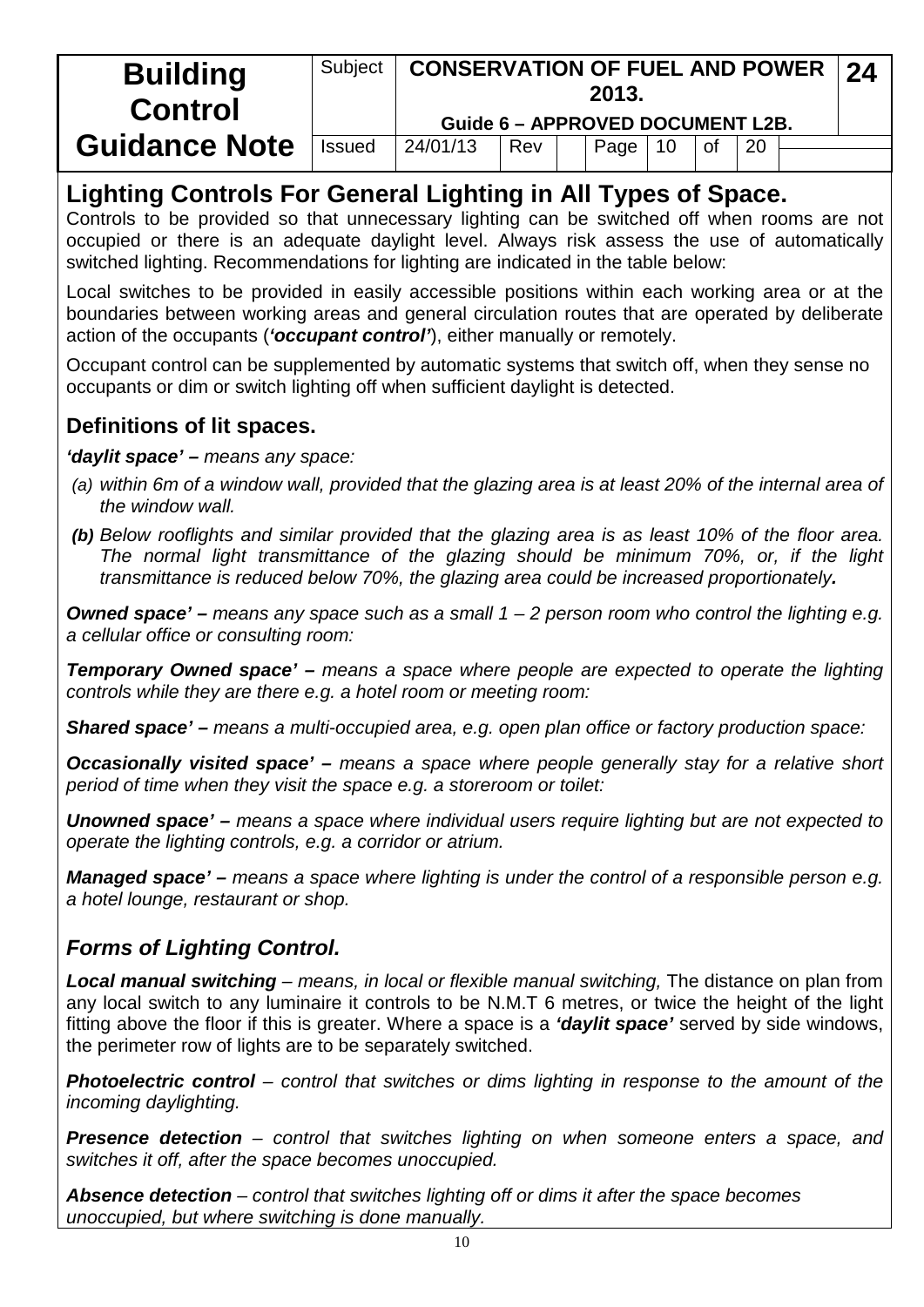| <b>Building</b><br><b>Control</b> | Subject                                                    |                                                                          | <b>CONSERVATION OF FUEL AND POWER</b><br>24<br>2013.<br><b>Guide 6 - APPROVED DOCUMENT L2B.</b> |  |  |  |  |  |  |  |
|-----------------------------------|------------------------------------------------------------|--------------------------------------------------------------------------|-------------------------------------------------------------------------------------------------|--|--|--|--|--|--|--|
| <b>Guidance Note</b>              | <b>Issued</b>                                              | 24/01/13<br>Page<br>of<br>Rev<br>11<br>20                                |                                                                                                 |  |  |  |  |  |  |  |
|                                   |                                                            | Recommended controls for general and display lighting.                   |                                                                                                 |  |  |  |  |  |  |  |
| <b>Space Classification</b>       | <b>Control Type.</b>                                       |                                                                          |                                                                                                 |  |  |  |  |  |  |  |
| Owned                             |                                                            | Manual by door                                                           |                                                                                                 |  |  |  |  |  |  |  |
| Shared                            |                                                            | Flexible manual switching, e.g. local pull cords or wireless transmitter |                                                                                                 |  |  |  |  |  |  |  |
| Temporarily owned                 |                                                            | Local manual switching                                                   |                                                                                                 |  |  |  |  |  |  |  |
| Occasionally visited              |                                                            | Local manual switching                                                   |                                                                                                 |  |  |  |  |  |  |  |
| Unowned                           | Time switching                                             |                                                                          |                                                                                                 |  |  |  |  |  |  |  |
| Managed                           | Time switches; or<br>a.<br><b>Centralised manual</b><br>b. |                                                                          |                                                                                                 |  |  |  |  |  |  |  |

Table below gives control factors for such enhanced controls – used as part the luminaire efficacy calculation above.

*When installed in appropriate locations, such enhanced control systems will deliver an energy benefit that can be traded against other aspects of the lighting system using factors listed.*

### **Luminaire Control Factors for use in new and existing buildings.**

|     | <b>Control Function.</b>                                                                                                                                                                                                                                          | <b>Control Factor.</b> |
|-----|-------------------------------------------------------------------------------------------------------------------------------------------------------------------------------------------------------------------------------------------------------------------|------------------------|
| (a) | The luminaire is in a daylit space and its light output is controlled by<br>photoelectric switching or dimming control, with or without manual override.                                                                                                          | 0.90                   |
| (b) | The luminaire is in a space that is likely to be unoccupied for a significant<br>proportion of working hours and where a sensor switches off the lighting in the<br>absence of occupants but switching on is done manually, except where this<br>would be unsafe. | 0.90                   |
| (c) | Circumstances (a) and (b) combined                                                                                                                                                                                                                                | 0.85                   |
| (d) | None of the above.                                                                                                                                                                                                                                                | 1.00                   |

#### **Alternatively to the above - follow BRE Digest 498.**

|                     | Recommended minimum standards for metering of general and display lighting.        |
|---------------------|------------------------------------------------------------------------------------|
|                     | <b>Standard</b>                                                                    |
| <b>Metering for</b> | KWH meters on dedicated lighting circuits in the electrical distribution; or<br>а. |
| general or          | Local power meter coupled to or integral in the lighting controllers of<br>b.      |
| display             | lighting or building management system; or                                         |
| lighting.           | A lighting management system or in an exportable file format (this could<br>C.     |
|                     | involve logging the hours run and the dimming level, and relating this to          |
|                     | the installed load.)                                                               |

#### **Display Lighting in All Types of Space.**

**Display Lighting –** average initial efficacy not less than **22 lamp-lumens per circuit Watt.** Note: this does not apply to the normal lighting necessary for general building use (previous requirements apply).

#### **Display Lighting Controls.**

Connect display lighting to dedicated circuits that can be switched off when the display lighting might not be required. E.g. timer switches to turn display lighting off outside of open hours (except for displays to be viewed from outside through display windows).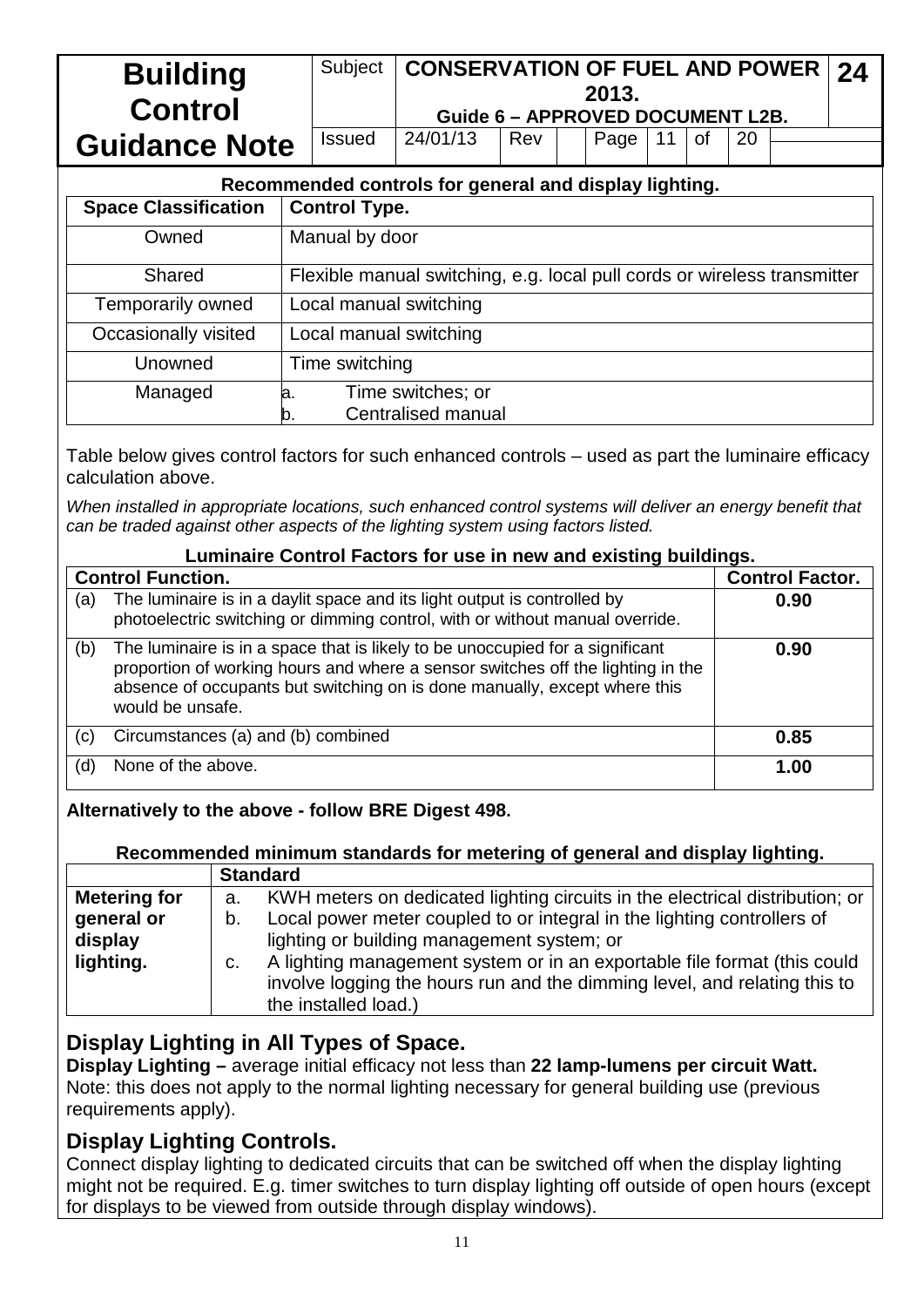| <b>Building</b><br><b>Control</b> | Subject       | <b>CONSERVATION OF FUEL AND POWER 24</b><br>Guide 6 - APPROVED DOCUMENT L2B. |  |  | 2013. |  |  |  |  |  |  |
|-----------------------------------|---------------|------------------------------------------------------------------------------|--|--|-------|--|--|--|--|--|--|
| <b>Guidance Note</b>              | <b>Issued</b> | $ $ of<br>24/01/13<br>20<br>Page  <br>$12 \overline{ }$<br>Rev               |  |  |       |  |  |  |  |  |  |

# **Energy Meters.**

Aim is to enable building occupiers to assign at least 90% of the estimated annual energy consumption of each fuel to the various end-use categories (heating, lighting etc.)

Reasonable provision in existing buildings is to install energy metering systems in the building services provided as part of the building works in accordance with recommendations in CIBSE TM39.

In addition to this:

- (a) Meters should be provided to enable performance of any renewable energy system provided as part of the works to be separately monitored: and
- (b) in buildings with a total useful floor area of more than 1000m2, the metering system should enable automatic meter reading and data collection.
- (c) The metering provisions should be designed so as to facilitate the benchmarking of energy performance as set out in TM46 – Energy Benchmarks (CIBSE).

# **Commissioning and Providing Information.**

On completion all fixed building services should be properly commissioned with all parts and controls working adequately – Regulation 44 requires that the installer provides a notice to building control (within 5 days of commissioning completion) confirming that the fixed building services have been commissioned in accordance with the CIBSE Commissioning Code M on Commissioning Management and for ductwork air leakage testing, this should be tested in accordance with Heating & Ventilation Contractor's Association guide DW/143 – A Practical Guide to Ductwork Leakage Testing. (Note for schemes covered by competent person's schemes this can be 30 days max)

Requirement only applies to the work that was actually carried out e.g. if it was a window replacement scheme there is no obligation to provided details of the heating system.

The commissioning notice should include a declaration signed by a suitably qualified person confirming that:

- (a) a commissioning plan has been followed so that every system has been inspected and commissioned in an appropriate sequence and to reasonable standard.
- (b) The results of tests confirm that the performance is reasonably in accordance with the proposed building designs, including written commentaries where excursions are proposed to be accepted.

### **Commissioning specialists:**

**HVCA Systems** - Membership of the Commissioning Specialists Association or the Commissioning group of the HVCA

**Lighting Control Systems** – persons accreditated under the Lighting Industry Commissioning Scheme.

**Ductwork leakage testing** - Membership of the HVCA specialist ductwork group or the Association of Ductwork Contractors and Allied Services. Testing to be carried out in accordance with the procedures set out in Heating & Ventilation Contractor's Association guide - DW/143.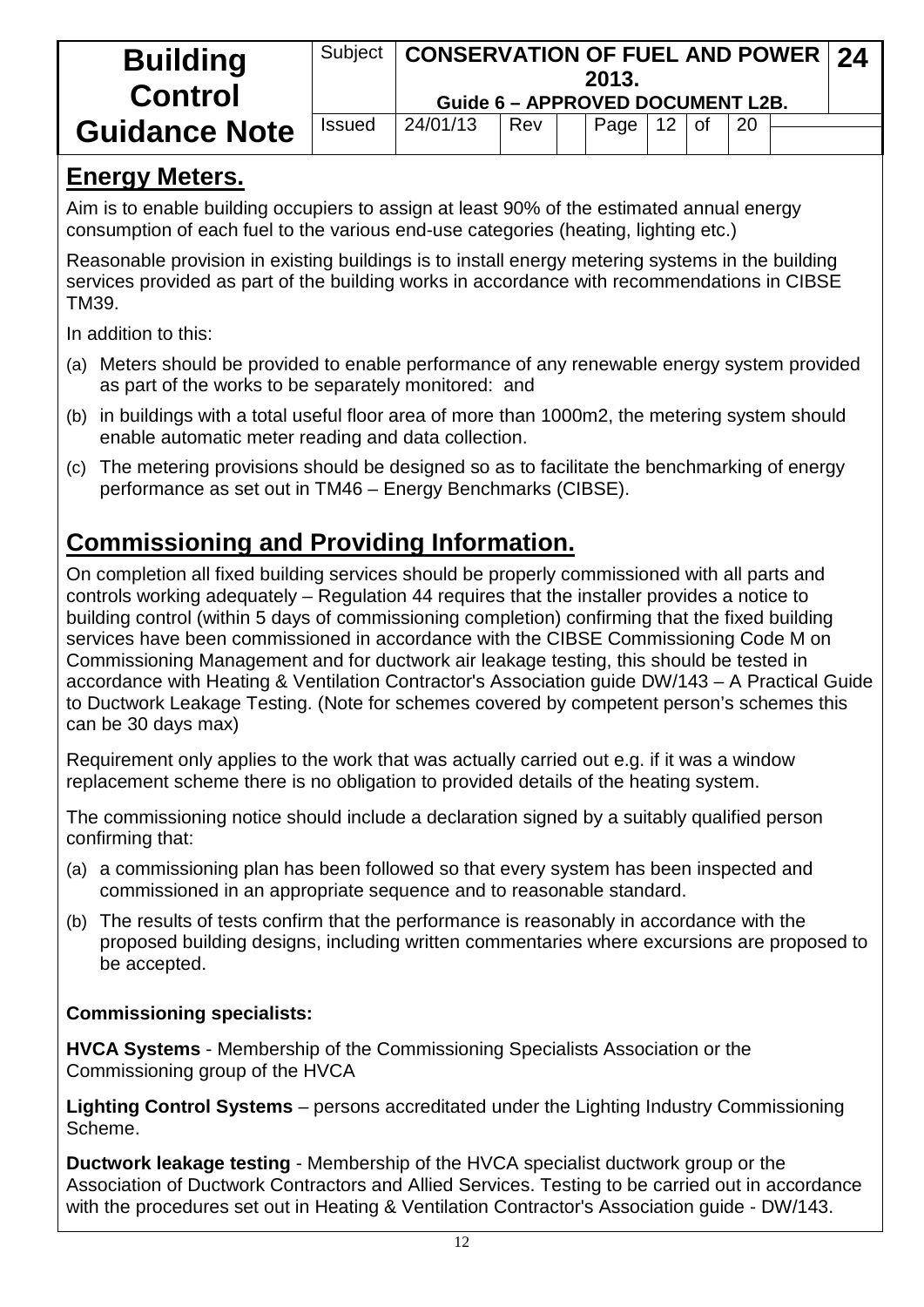| <b>Building</b><br><b>Control</b> | Subject       | <b>CONSERVATION OF FUEL AND POWER</b><br><b>Guide 6 - APPROVED DOCUMENT L2B.</b> |  |  | 2013. |  |  |  |  | 24 |
|-----------------------------------|---------------|----------------------------------------------------------------------------------|--|--|-------|--|--|--|--|----|
| <b>Guidance Note</b>              | <b>Issued</b> | 24/01/13<br>$\overline{20}$<br>0f<br>13<br>Rev<br>Page                           |  |  |       |  |  |  |  |    |

# **Providing Information.**

On completion of the works, you must ensure contractors provides the owner with sufficient information about the building, the fixed building services and their maintenance requirements is that the building can be operated to achieve the intended fuel and power conservation provisions (e.g. provide a Building Log-Book).

#### **Building Log-Book.**

Provide a building log-book in accordance with CIBSIE TM31 Building Log-book Toolkit or amend any existing log books that may exist (provided its format is compatible with the TM31 format).

If you decide to use a different form of log-book, then the information contained and formatting must be equivalent to TM31.

A simple summary format suitable for day to day use must also be provided and it can cross reference to other documents e.g. Operation & Maintenance Manuals / Health & Safety files etc.

#### **It should provide details of:**

- (a) Any newly provided renovated or upgraded thermal elements or controlled fittings.
- (b) Any newly provided, fixed building services, their method of operation and maintenance.
- (c) Any newly installed energy meters, and
- (d) Any details that collectively enable the energy consumption of the building and building services comprising the works to be monitored and controlled.

# **Option for Design Flexibility.**

When constructing an extension you could use an average U value across the extension's thermal envelope that is the same as if the prescribed U values had been used for each individual element. This means that a better value in the walls can be used to trade off against a worse U value in the roof.

Area weighted U-value of all the extensions elements is to be no greater than that of an extension of the same size / shape that complies with the new U-value standards and glazing area restrictions.

### **Calculation formula –**

 $\{(U1 \times A1) + (U2 \times A2) + (U3 \times A3) + \dots \text{etc.}\}$  divided by  $\{A1 + A2 + A3 + \dots \text{etc.}\}$ 

 $U = U$ -value of element of the same construction (but no worse than the limits in Table 3 below).

 $A =$  internal area of the element.

A further alternative is to use Simplified Building Energy Model (SBEM) calculation tool or other approved simulation programme; to show that the building and extensions calculated CO2 emissions is no greater than for the building plus a notional extension complying with the new thermal standards. Table 3 minimum standards must however be complied with.

Where the building is over 1000 $m^2$  - the building used for calculation of both the actual and notional extension should incorporate any improvements required by 'Consequential Improvement'.

Where additional upgrades are proposed in the actual building to compensate for lower performance of the extension – all upgrades must be no worse than the limits in Table 5 (b).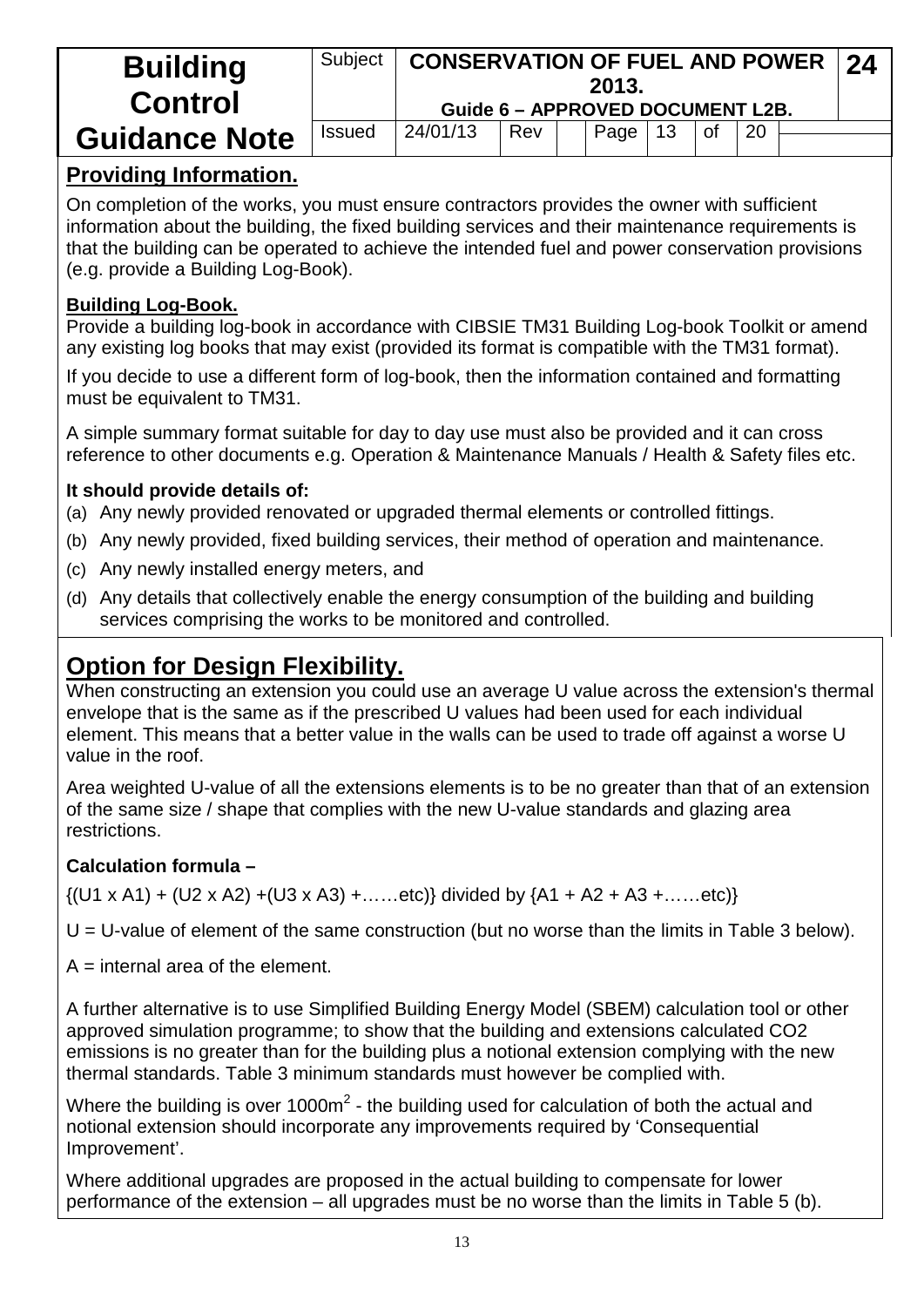| <b>Building Control</b><br><b>Guidance Note</b> |               | Subject   CONSERVATION OF FUEL AND POWER   24 |     | 2013.        |  |            |  |
|-------------------------------------------------|---------------|-----------------------------------------------|-----|--------------|--|------------|--|
|                                                 | <b>Issued</b> | 24/01/13                                      | Rev | Page $14$ of |  | $\vert$ 20 |  |

### **IMPORTANT PROCEDURAL ISSUES FOR FIT-OUT WORKS / LARGE EXTENSIONS / MODULAR BUILDINGS.**

- 1) For the first fit-out works such as shell and core buildings, office buildings or business parks the guidance in ADL2A should be followed. , Any subsequent fit-out works must comply with ADL2B requirements.
- 2) Large extensions (i.e. extensions having a *'total useful floor area'* greater than 100M²: and greater than 25% of the 'total useful floor area' of the building) – should be treated as new build and comply with ADL2A.

*'Total useful floor area'* – total area of all enclosed spaces measured to the internal face of the external walls. The area of sloping surfaces e.g. stairs, galleries, raked auditoria / terraces to be taken as plan area. Include all areas occupied by partition walls/columns chimneybreasts and internal structural of party walls. Exclude nonenclosed areas e.g. open floors/covered ways and balconies.

Consequential improvements would still apply to buildings over 1000M² total useful floor area.

3) Modular and portable buildings where the work involves the construction using subassemblies obtained from centrally held stock or from a disassembly or relocation of buildings at other premises must comply with ADL2A (New Build) and Regulation 28 (consequential works) e.g. School extension of pre-fabricated portable buildings.

#### **Note**

- Erecting a separate unit on a site with an existing building(s) is not extending that existing building, but the creation of a new building unless the new unit is permanently linked to the existing building.
- Where work involves a building that either before work or after work is completed contains one or more dwellings - ADL1B applies to each dwelling (dwellings are defined as selfcontained units {Rooms for residential purposes are *NOT* dwellings and ADL2b applies})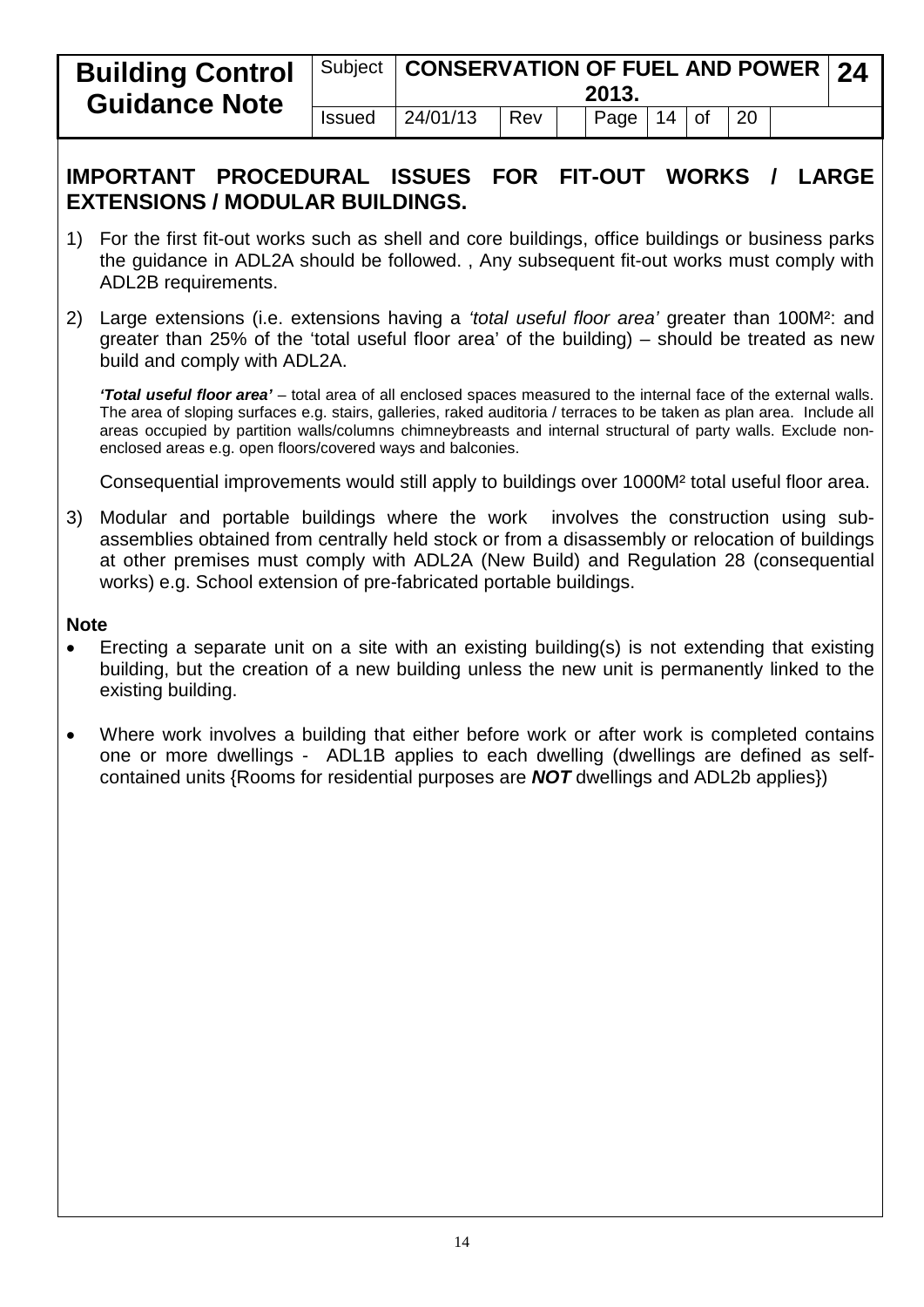| <b>Building</b><br><b>Control</b> | Subject | <b>CONSERVATION OF FUEL AND POWER 24</b> |                                                                           | 2013.      |    |    |  |
|-----------------------------------|---------|------------------------------------------|---------------------------------------------------------------------------|------------|----|----|--|
| <b>Guidance Note</b>              |         | <b>Guide 6 - APPROVED DOCUMENT L2B</b>   | Conservation of fuel and power -<br>Work in existing buildings other than | dwellings. |    |    |  |
|                                   | Issued  | 24/01/13                                 | Rev                                                                       | Page       | Οt | 20 |  |

# **CONSEQUENTIAL IMPROVEMENTS.**

Where a existing building has a *'total useful floor area'* over 1000m² and you intend to carry out any of the following building works:-

- (a) Building an extension.
- (b) the initial provisions of any *'fixed building services'*. (other than renewable energy generator)

(c) an increase to the installed capacity of any *'fixed building services'*. (other than a renewable energy generator).

You must bring the existing as well as the new building into compliance with Part L, unless you can prove that such works to the existing building are not technically, functionally or economically feasible. Such supporting evidence must be prepared by a suitably qualified person and provided on application submission (see further notes below).

#### **NOTE – the principal new works must comply with the energy efficiency requirements.**

*'Total useful floor area'* – total area of all enclosed spaces measured to the internal face of the external walls. The area of sloping surfaces e.g. stairs, galleries, raked auditoria / terraces to be taken as plan area. Include all areas occupied by partition walls/columns chimneybreasts and internal structural of party walls. Exclude areas that are not enclosed e.g. open floors/covered ways and balconies.

*'Fixed Building Services'* means: any part of, or any controls associated with:

- (a) Fixed internal or external lighting systems, but not emergency escape lighting or specialist process lighting: or
- (b) Fixed systems for heating, hot water service, air conditioning or mechanical ventilation.

*'Not economically feasible'* – Measures would be considered not to be economically feasible, if there is not a Simple 15 year payback on the cost of the thermal improvement works through energy savings – unless there are other unusual circumstances e.g. say the building only has a life span under 15 years – then reasonable provisions would be to achieve a simple payback on the life of the building.

### **Consequential Improvements on extending a building.**

New free standing buildings erected on an existing site e.g. a new classroom block at a school site are to be considered new builds and must therefore comply with ADL1A.

For extensions one way to comply with the requirements for consequential improvements would be to adopt some of the examples of measures indicated below:

**10% rule** - to be reasonable there is a rule where the consequential improvements provisions can be restricted to a value is N.L.T 10% of value of *'principle works'* e.g. the cost of the extension ('*'principle works'*. – works necessary to achieve clients purposes in extending the building and/or increasing the installed capacity of any fixed building services.)

Values of principal works and consequential improvements must be established using current prices and must be provided in a report signed by a suitably qualified person on application submission i.e. Chartered Quantity Surveyor.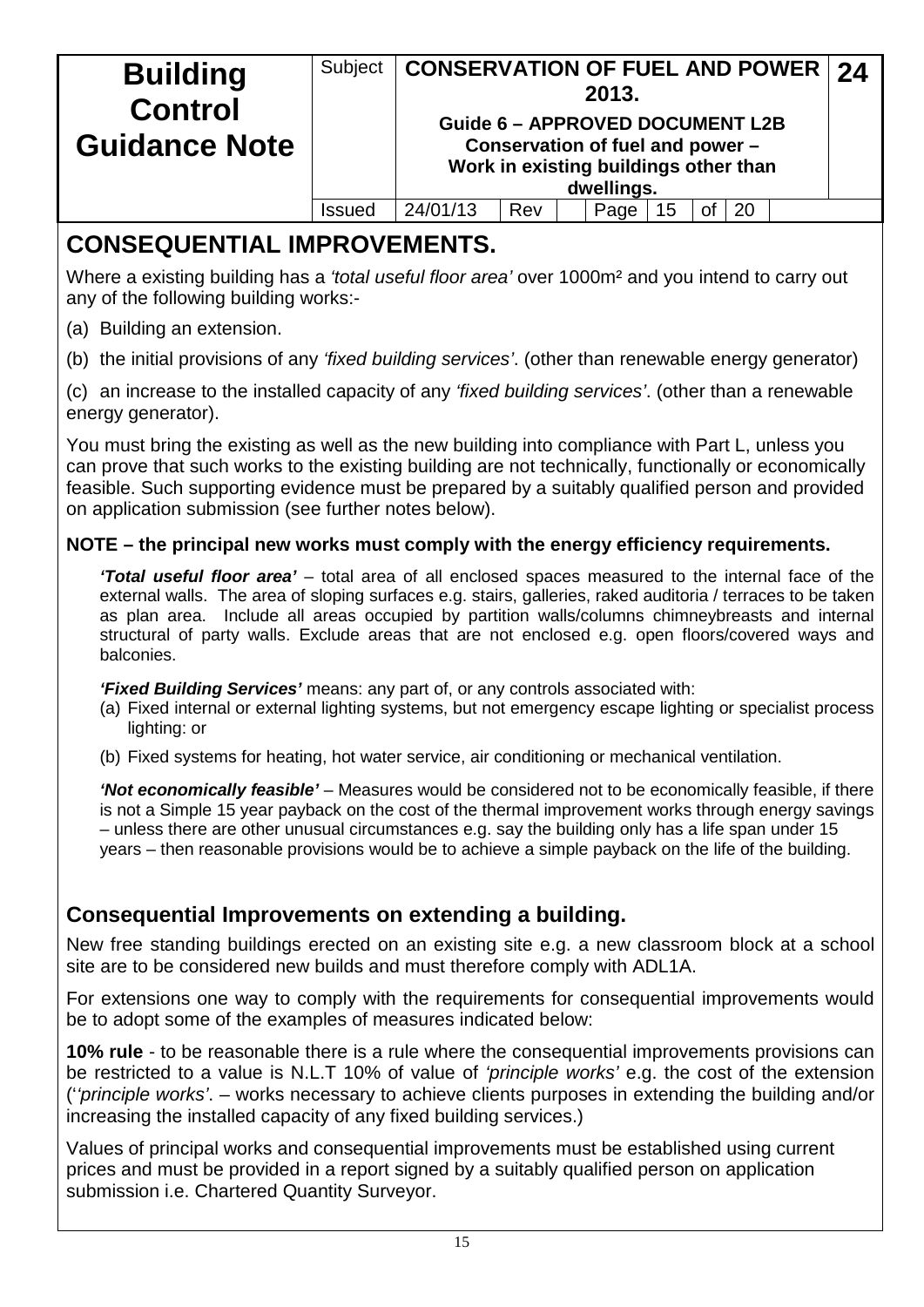| <b>Building</b><br><b>Control</b> | Subject              | <b>CONSERVATION OF FUEL AND POWER 24</b>                                                                            |     |  | 2013. |    |  |    |  |  |  |
|-----------------------------------|----------------------|---------------------------------------------------------------------------------------------------------------------|-----|--|-------|----|--|----|--|--|--|
| <b>Guidance Note</b>              |                      | <b>Guide 6 - APPROVED DOCUMENT L2B</b><br>Conservation of fuel and power -<br>Work in existing buildings other than |     |  |       |    |  |    |  |  |  |
|                                   |                      | dwellings.                                                                                                          |     |  |       |    |  |    |  |  |  |
|                                   | <i><b>ISSUED</b></i> | 24/01/13                                                                                                            | Rev |  | Page  | 16 |  | 20 |  |  |  |

Examples of practical and economically feasible consequential improvements.

- 1) Upgrading heating systems and / or cooling systems/air conditioning and / or air handling more than 15 years old by provision of new plant or improved controls.
- 2) Upgrading general lighting systems that have an average lamp efficiacy of less than 40 lamp - lumens per circuit watt – and that serve areas greater than 100m<sup>2</sup>: by the provision of new luminaries or improved controls.
- 3) Installing energy metering in accordance with CIBSE TM 39.
- 4) Upgrading thermal elements having a 'U' value worse than table 5 (a) (see notes on 'Thermal Elements)'.
- 4) Replacing existing windows/ roof windows/roof lights (not 'display windows') or doors (excluding high usage entrance doors) that have a 'U' value worse than 3.3 w/m²:k following the guidance below for 'Controlled Fittings' (definitions of 'display windows' and 'high usage entrance doors' is included in controlled fittings notes.)
- 5) Increasing on-site low and zero carbon (LZC) energy generating systems if the existing onsite systems provide less than 10% of on-site energy demand. Provided the increase would achieve a simple-payback of 7years or less.
- 6) Measures specified in the recommendations report produced in parallel with a valid EPC report.

## **Consequential Improvements on installing building services.**

Where installing a fixed building service as the first installation, or as an installation which increases the installed capacity per unit area to an existing service *-* you are required to carryout consequential improvements to existing building as follows:

- 1. Improve the building fabrics thermal performance to those parts of the building served by the services installed (where economically feasible); **And**
- 2. Make consequential improvements to bring the existing as well as the new building into compliance with Part L, unless you can prove that such works to the existing building are not technically, functionally or economically feasible.

*NOTE – the cost of the improvements required in (1) above – cannot be considered as contributing to the value of such consequential improvements in (2). This is to avoid higher CO2 emissions due to a higher level of servicing from the new building services conditioning the environment.*

For the purposes of these Regulations - the *'installed capacity per unit area'* to an existing service is defined as the *'design output of distribution system output devices [thermal units] serving the space in question divided by the 'Total useful floor area' of the space'.* 

Which means if you increase the boiler size to serve the extension, rather than to increase the existing buildings heating provision, consequential improvements (examples of which are listed previously above) must be carried out. But the requirements below would not have to be followed: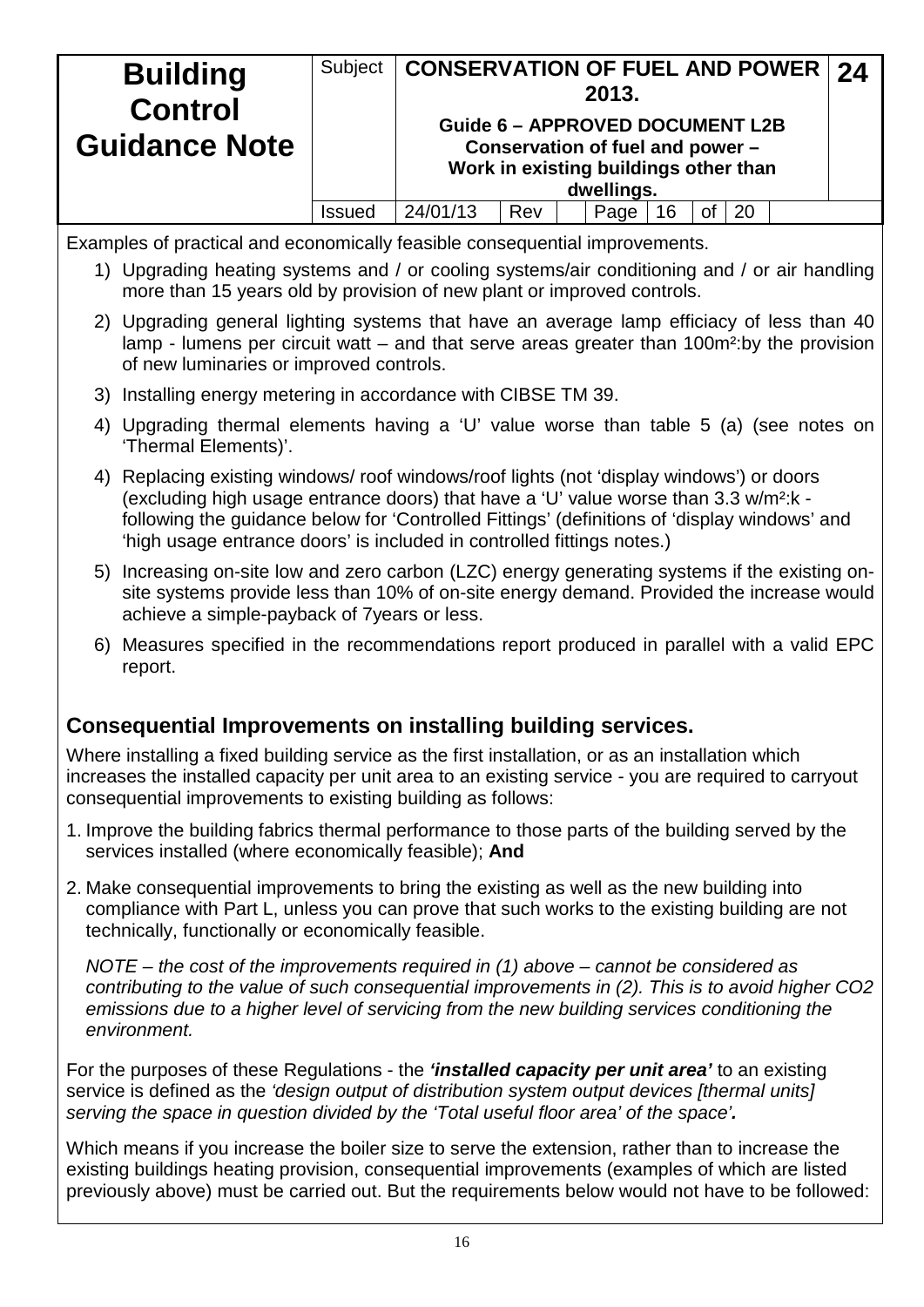| <b>Building</b><br><b>Control</b> | Subject                  | CONSERVATION OF FUEL AND POWER   24                                                                                               |     |  | 2013. |  |    |    |  |  |
|-----------------------------------|--------------------------|-----------------------------------------------------------------------------------------------------------------------------------|-----|--|-------|--|----|----|--|--|
| <b>Guidance Note</b>              |                          | <b>Guide 6 - APPROVED DOCUMENT L2B</b><br>Conservation of fuel and power -<br>Work in existing buildings other than<br>dwellings. |     |  |       |  |    |    |  |  |
|                                   |                          |                                                                                                                                   |     |  |       |  |    |    |  |  |
|                                   | <b>ISSUE</b> <sup></sup> | 24/01/13                                                                                                                          | Rev |  | Page  |  | οf | 20 |  |  |

#### **Installed capacity per unit area of a heating system is increased.**

Reasonable provisions to be followed where the *'installed capacity per unit area of a heating system is increased'* are set out below: unless you can prove that such works are not technically, functionally or economically feasible. NOTE - You cannot use the 10% rule threshold .as described for other consequential improvements.

- 1. Thermal elements within the area serviced by the systems having a 'U'-value worse than those in Table 5 (a) must be thermally upgraded as for **Renovation, Replacement and Retained Thermal Elements.**
- 2. Existing windows, roof light or roof windows and doors (not display windows / high usage entrance doors) within the area served and that have a 'U'-value less than 3.3W/m2.K have to be replaced (see Controlled Services notes on the standards to be followed).

### **Installed capacity per unit area of a cooling system is increased.**

Reasonable provisions to be followed where the installed capacity per unit area of a cooling system is increased are set out below: unless you can prove that such works are not technically, functionally or economically feasible*. You cannot use the 10% rule threshold .as described for other consequential improvements.*

- 1. Thermal elements within the area serviced by the systems having a 'U'-value worse than those in Table 5 (a) must be thermally upgraded as for **Renovation, Replacement and Retained Thermal Elements; AND**
- 2. If the areas of existing windows / roof windows (not display windows) within the area served exceeds 40% of the façade area or the rooflights area exceeds 20% of the roof area and the design solar load exceeds 25W/m2, then the solar control provisions should be upgraded to meet at least one of the following criteria to reducing solar gain and thereby the cooling requirements which in turn reduces energy consumption:
	- a. the design solar load is no greater than 25W/m2
	- b. the design solar load is reduced by at least 20%
	- c. the effective g-value is no worse than 0.3 (CIBSE TM37 calculation).

#### **AND**

3. Any lighting system within the area served by the relevant fixed building service, which has an average lamp efficacy of less than 45 lamp-lumens per circuit watt, should be upgraded with new luminaries and / or controls as set out in the appropriate section below to reduce lighting loads, which in turn reduces heat generation and thereby reduces space-cooling demands. Guidance is provided in the Non-Domestic Building Services Compliance Guide.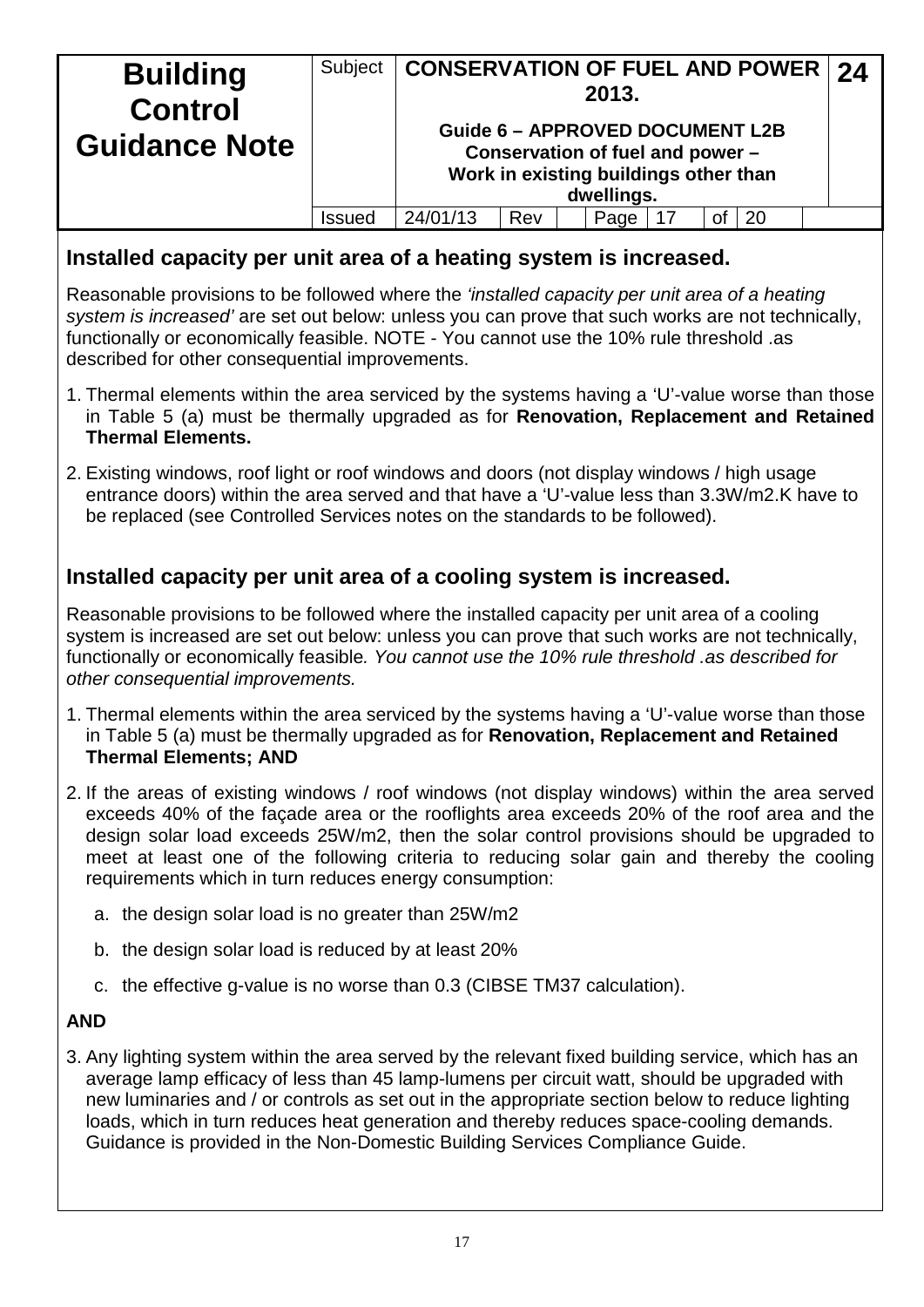| <b>Building</b><br><b>Control</b> | Subject | <b>CONSERVATION OF FUEL AND POWER 24</b><br>Guide 6 - APPROVED DOCUMENT L2B. |     | 2013. |    |           |    |  |
|-----------------------------------|---------|------------------------------------------------------------------------------|-----|-------|----|-----------|----|--|
| <b>Guidance Note</b>              | Issued  | 24/01/13                                                                     | Rev | Page  | 18 | <b>of</b> | 20 |  |

# **Buildings Exempt from the Energy Efficiency Requirements.**

# **Historic Buildings / Listed Buildings.**

AD L2B will have an impact on renovation and conservation works to historic buildings, as a result special considerations can be applied. Seek conservation officer advice in assessing the works and reference should be made to the English Heritage guidance note on regulations and historic buildings *Building Regulations and Historic Buildings*.

Buildings which are:

- 1. Listed in accordance with the Planning (Listed Buildings and Conservation Areas) Act 1990;
- 2. Buildings in 'Conservation Areas' designated in accordance with section 69 of that Act; or
- 3. Included in the schedule of monuments maintained under section 1 of the Ancient Monuments and Archaeological Areas Act 1979.

Are exempt having to comply with the energy efficiency requirements, *but only where the works would unacceptability alter the character or appearance of the existing building.*

## **Historic and traditional building where special consideration may apply:**

There are 3 further classes of building where special consideration in making reasonable provision for the conservation of fuel and power may apply:

- 1. Buildings which are of architectural and historical interest and are referred to as such in the Local Authorities development plan or local development framework;
- 2. Buildings which are of architectural and historical interest within national parks, areas of outstanding natural beauty, registered battlefields, registered historic parks and gardens, the curtilage of scheduled ancient monuments, and world heritage sites;
- 3. Buildings of traditional construction with permeable fabric that absorbs and readily allows the evaporation of moisture.

For these types the aim should be to improve energy efficiency as far as is reasonably practicable. The work should not prejudice the character of the host building or increase the risk of long-term deterioration of the building fabric or fittings.

Extensions to these buildings should however comply with the energy efficiency requirements – the only exemption is where there is a need to match the external appearance or character of the host building

# **Places of Worship.**

Buildings which are used primary or solely as places of worship.

Places of worship - means those buildings or parts of a building that are used for formal worship, including adjoining spaces whose function is directly linked to that use.

*Other parts of the building that are to be used separately, such as offices, catering facilities, day centres and meeting halls are not exempt.*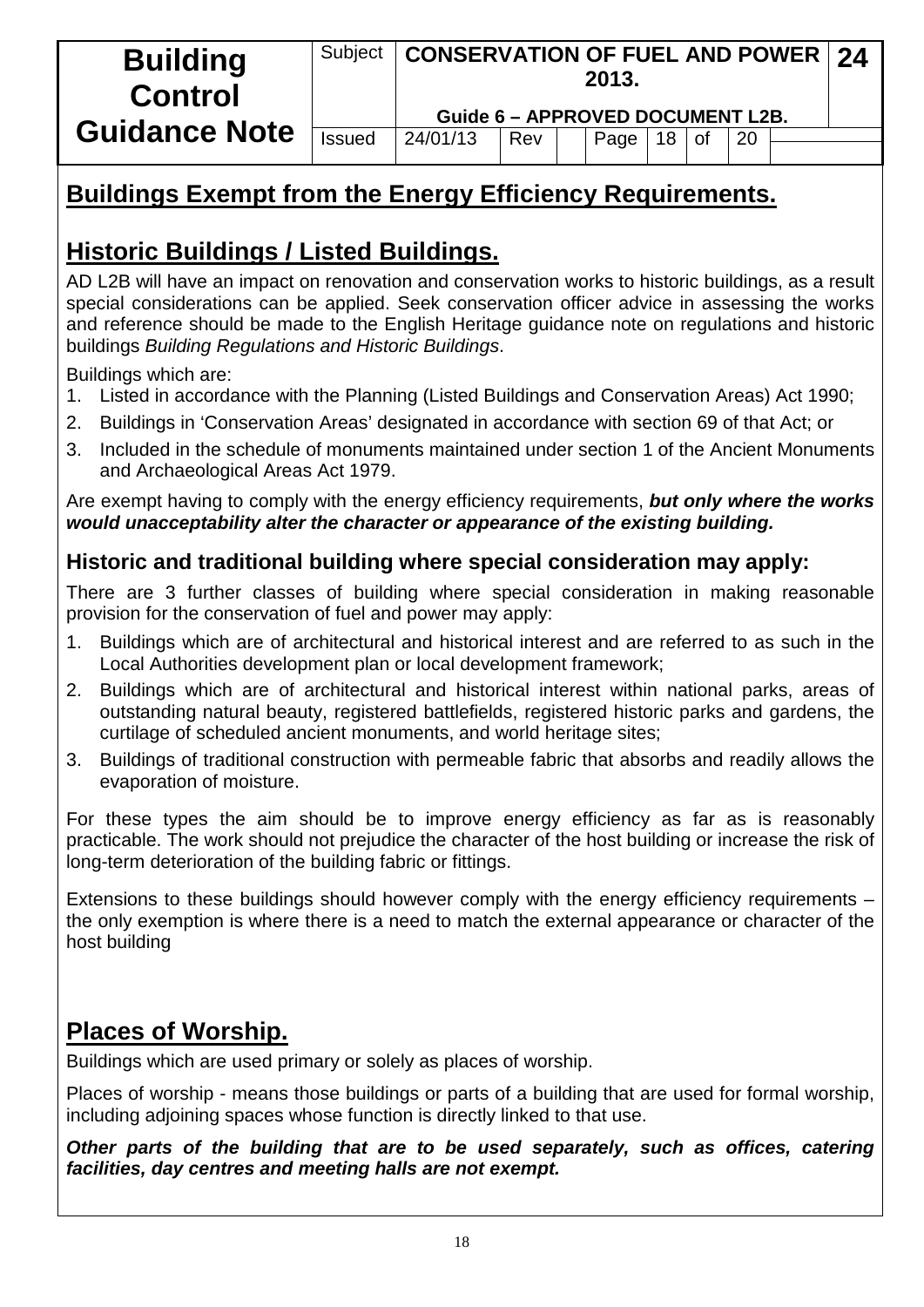| <b>Building</b><br><b>Control</b> | Subject       |                                  | <b>CONSERVATION OF FUEL AND POWER 24</b><br>2013. |  |      |    |        |    |  |  |
|-----------------------------------|---------------|----------------------------------|---------------------------------------------------|--|------|----|--------|----|--|--|
|                                   |               | Guide 6 - APPROVED DOCUMENT L2B. |                                                   |  |      |    |        |    |  |  |
| <b>Guidance Note</b>              | <b>Issued</b> | 24/01/13                         | Rev                                               |  | Page | 19 | $ $ of | 20 |  |  |
|                                   |               |                                  |                                                   |  |      |    |        |    |  |  |
|                                   |               |                                  |                                                   |  |      |    |        |    |  |  |

## **Temporary Buildings.**

Temporary buildings with a planned time of use of 2 years or less, industrial sites, workshops and non-residential agricultural buildings with low energy demands.

# **Industrial Sites, Workshops and Non-Residential Agricultural Buildings with Low Energy Demand.**

In this exemption category, the low energy demand relates only to the energy used by fixed heating or cooling systems *(Not the energy used by the process need*s). Examples of these types include – a) buildings or parts of buildings where the space is not generally heated, other than by process heat; or cooled; b) buildings or parts of buildings that requires heating or cooling only for short periods each year, such as during critical periods in the production cycle (e.g. plant germination, egg hatching) or in very severe weather conditions.

If these types of building fail to meet the low energy demand criterion, then they must comply with the energy efficiency requirements. Similarly, other buildings (e.g. some warehouse types) may have low energy demands but are not exempt because they do not meet the above requirements.

# **Non-Exempt Buildings with Low Energy Demand;**

This are where :

- b) fixed building services are used to heat or cool only localised area rather than the entire enclosed volume of space concerned (e.g. Localised radiant heaters at a workstation in a generally unheated space); or
- c) fixed building services are used to heat spaces in the building to temperatures substantially lower than those normally provided for human comfort (e.g. to provide condensation or frost protection in a warehouse).

For these types of buildings it is not reasonable to ask for full compliance - therefore if an existing building with low levels of heating are to be extended or the fabric is to be renovated, the new building or renovated building envelope should be insulated to the degree which is reasonable in each particular case. (Agreed with Building Control).

If some general heating is provided (case b above) the external fabric must have minimum uvalue of 0.7 W/m2.K, in addition every fixed building service must meet the requirements of the Non-Domestic Building Services Compliance Guide.

If part of a low energy demand building is partitioned off and heated normally (e.g. heated office area off an unheated warehouse) the separated heated part of the building needs to meet the energy efficiency requirements.

If a building with low energy demands subsequently changes so the space is conditioned, then this is likely to involve the initial provision or an increase in the installed capacity of a fixed building service and as a result regulation17D would require the building envelope to be upgraded and **consequential improvements** to be made.

# **Stand-Alone Buildings.**

Stand alone buildings other than dwellings with a total useful floor area of *less than 50m2 are exempt the energy efficiency requirements.*